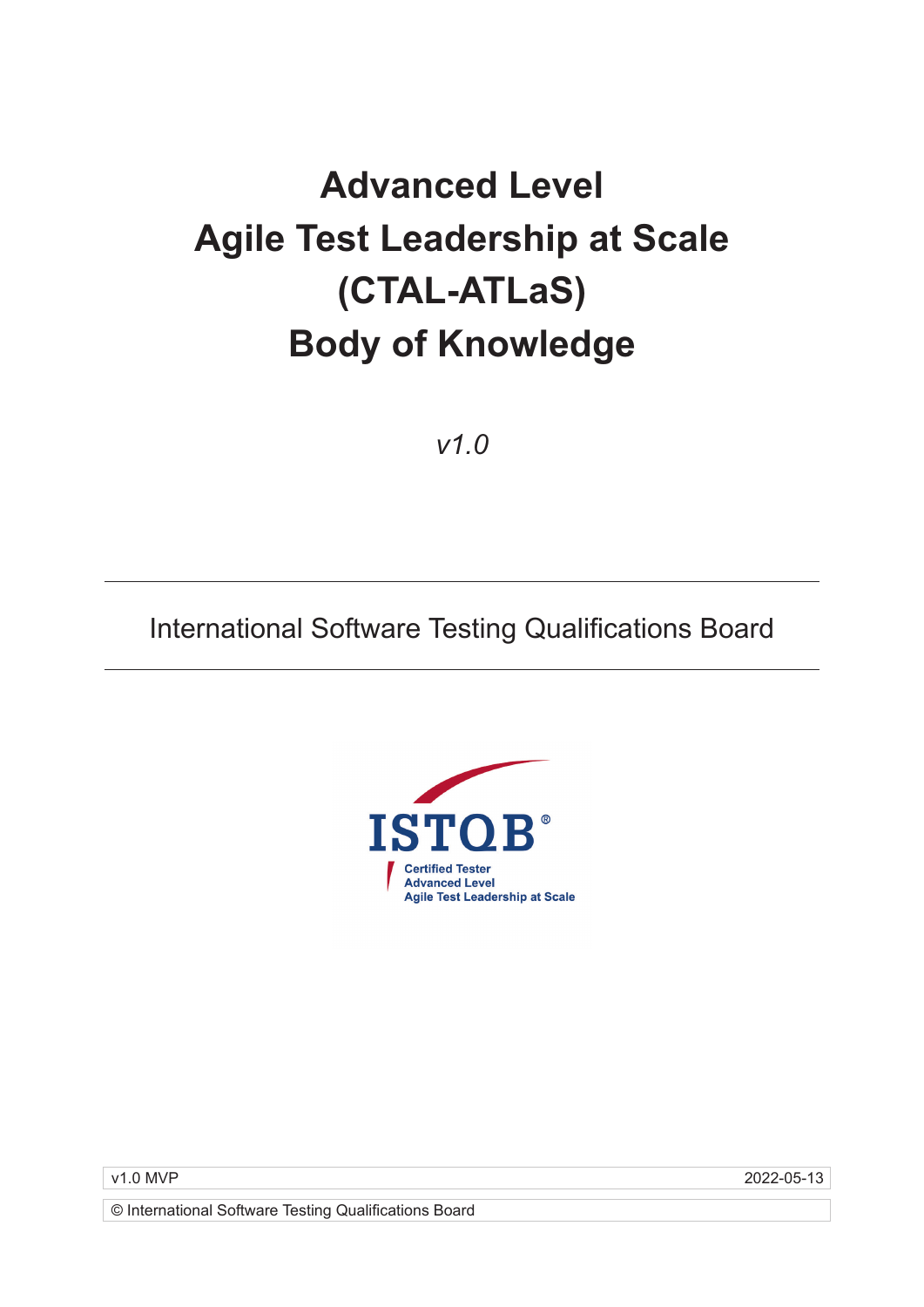

### **Copyright Notice**

Copyright Notice © International Software Testing Qualifications Board (hereinafter called ISTQB®)

ISTQB® is a registered trademark of the International Software Testing Qualifications Board.

Copyright © 2022, Mette Bruhn-Pedersen (Product Owner), Jean-Luc Cossi, Michael Heller, Leanne Howard, Samuel Ouko, Marcelo Chanez, Loyde Mitchell, Ilia Kulakov, Peter Jetter, Giancarlo Tomasig, and Gil Shekel.

All rights reserved. The authors hereby transfer the copyright to the ISTQB®. The authors (as current copyright holders) and ISTQB® (as the future copyright holder) have agreed to the following conditions of use:

Extracts, for non-commercial use, from this document may be copied if the source is acknowledged. Any Accredited Training Provider may use this body of knowledge as the basis for a training course if the authors and the ISTQB® are acknowledged as the source and copyright owners of the body of knowledge and provided that any advertisement of such a training course mentions the body of knowledge only after official Accreditation of the training materials has been received from an ISTQB® recognized Member Board.

Any individual or group of individuals may use this body of knowledge as the basis for articles and books, if the authors and the ISTQB® are acknowledged as the source and copyright owners of the body of knowledge.

Any other use of this body of knowledge is prohibited without first obtaining the approval in writing from the ISTQB®. Mail to: info@istqb.org

Any ISTQB®-recognized Member Board may translate this body of knowledge provided they reproduce the abovementioned Copyright Notice in the translated version of the body of knowledge.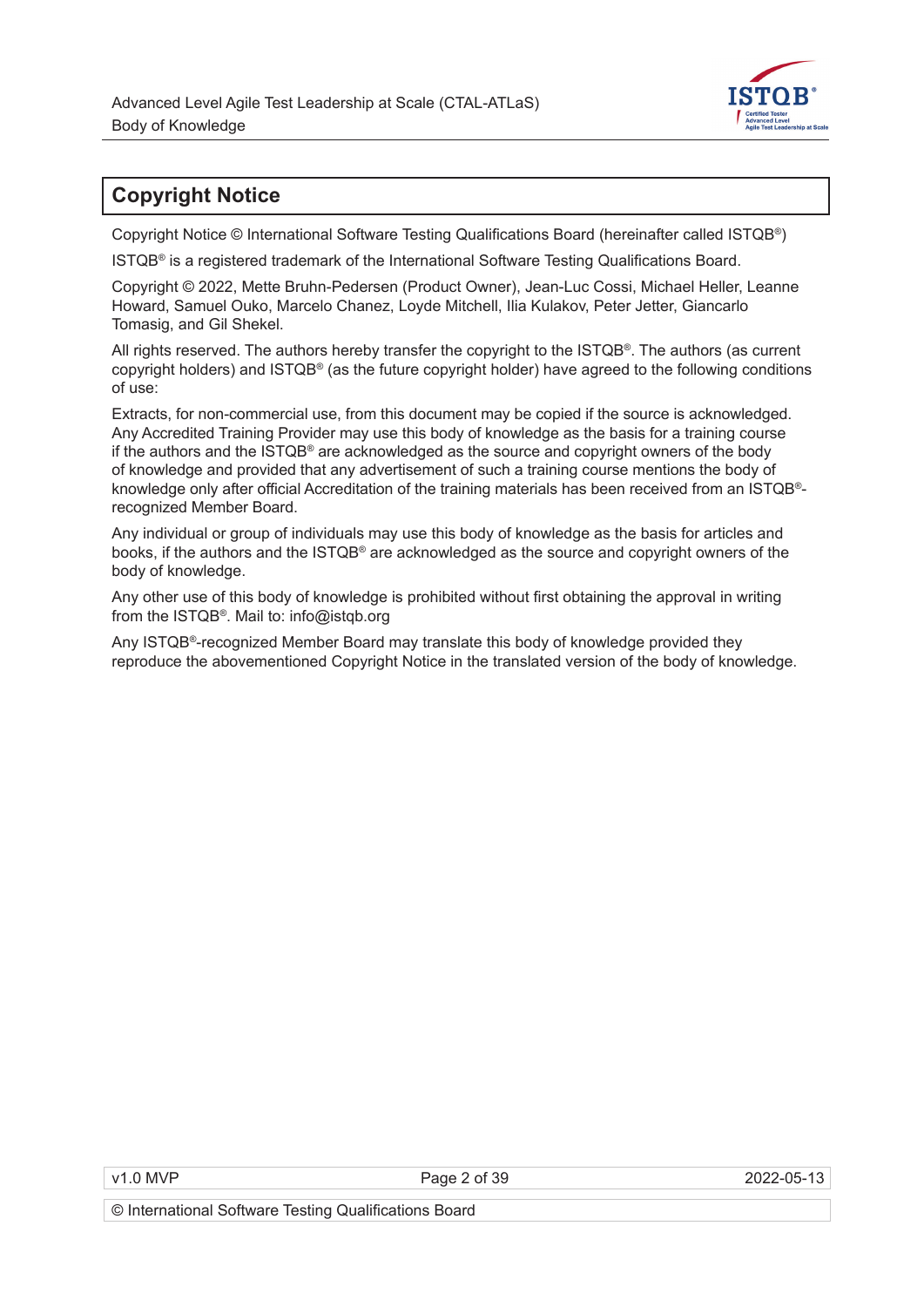

### **Revision History**

| Version | Date       | Remarks         |
|---------|------------|-----------------|
| v1.0    | 2022/05/13 | Release version |

v1.0 MVP Page 3 of 39 2022-05-13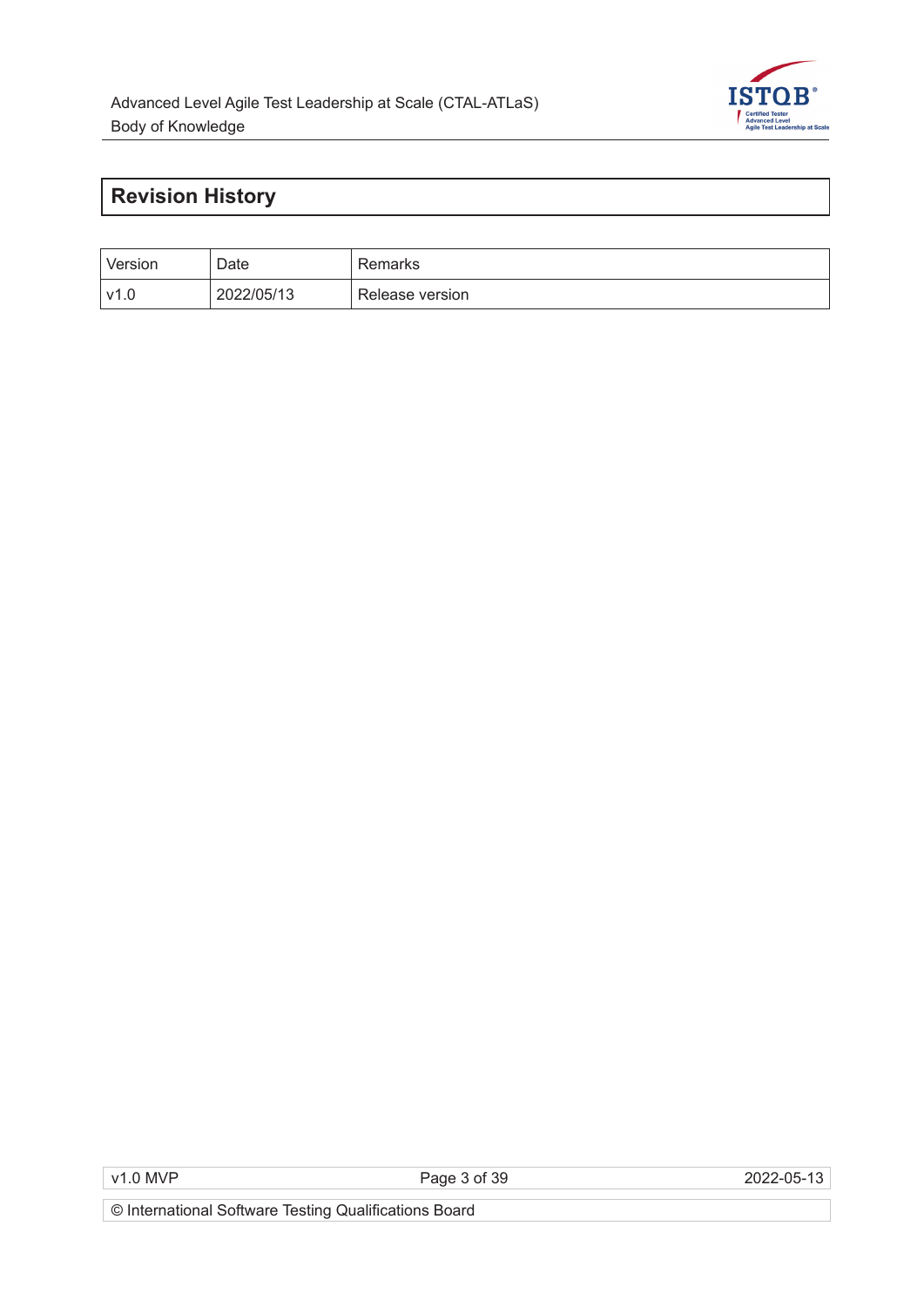

### **Table of Contents**

| $\mathbf 0$                                                                  |  |  |  |  |  |
|------------------------------------------------------------------------------|--|--|--|--|--|
|                                                                              |  |  |  |  |  |
| $\mathbf 1$                                                                  |  |  |  |  |  |
|                                                                              |  |  |  |  |  |
| 1.1.1                                                                        |  |  |  |  |  |
|                                                                              |  |  |  |  |  |
| 1.2.1                                                                        |  |  |  |  |  |
| 1.2.2                                                                        |  |  |  |  |  |
| 1.2.3                                                                        |  |  |  |  |  |
| 1.2.4                                                                        |  |  |  |  |  |
| 2                                                                            |  |  |  |  |  |
|                                                                              |  |  |  |  |  |
| 2.1.1                                                                        |  |  |  |  |  |
|                                                                              |  |  |  |  |  |
|                                                                              |  |  |  |  |  |
| 2.2.1                                                                        |  |  |  |  |  |
| 2.2.2                                                                        |  |  |  |  |  |
|                                                                              |  |  |  |  |  |
| 3.1 Structured Problem-Solving Approach for Testing and Quality Activities26 |  |  |  |  |  |
| 3.1.1                                                                        |  |  |  |  |  |
| 3.1.2                                                                        |  |  |  |  |  |
|                                                                              |  |  |  |  |  |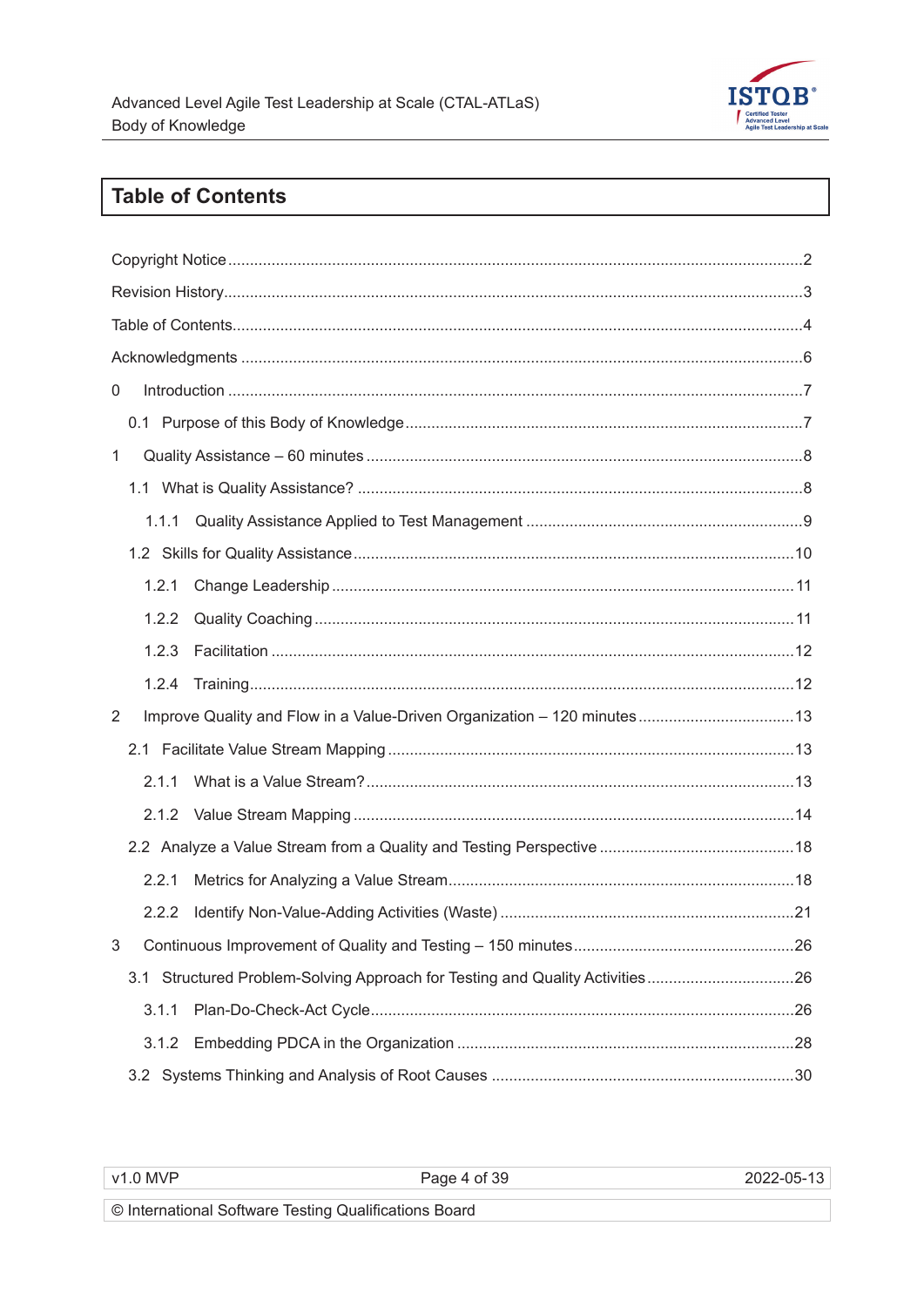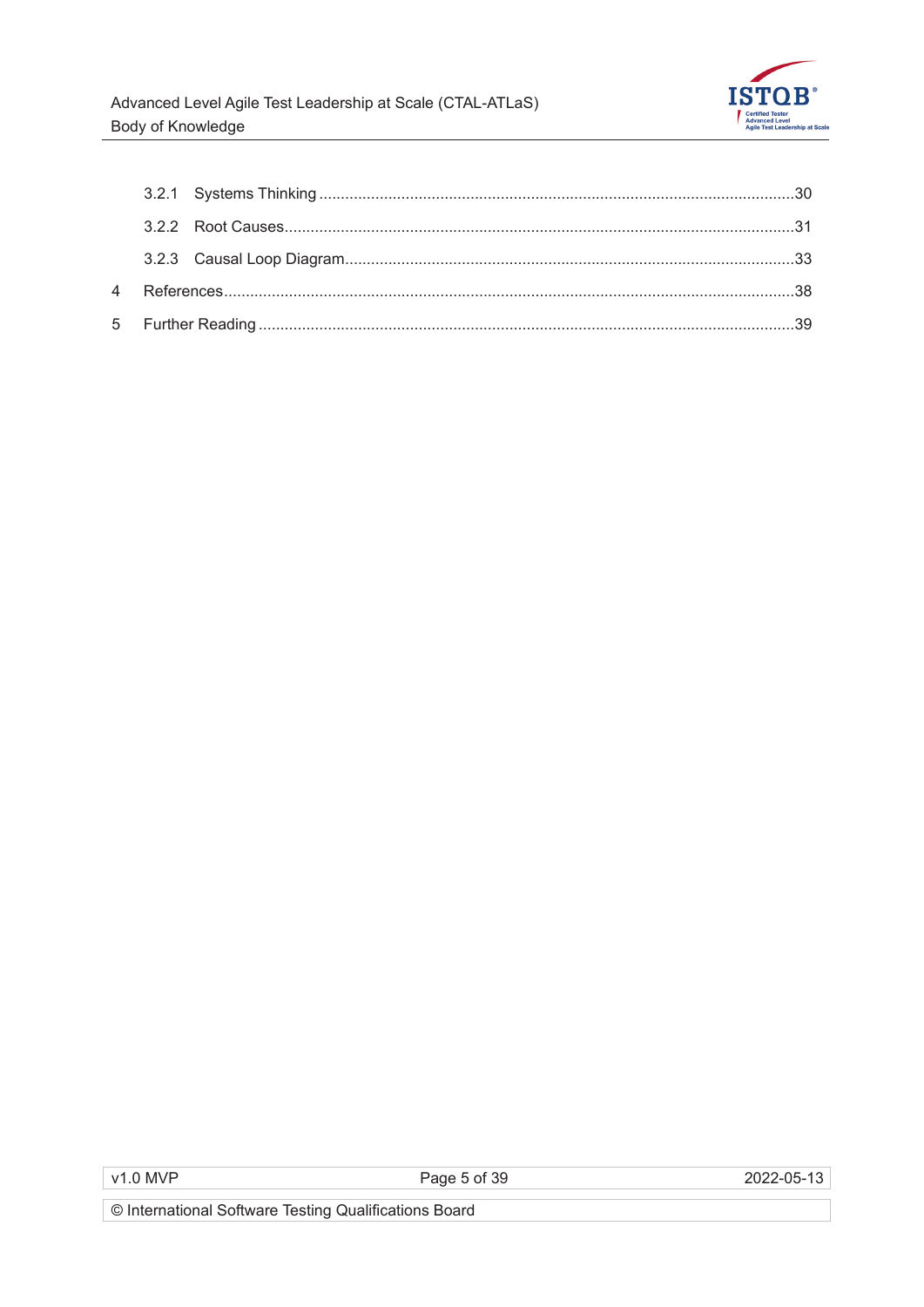

#### **Acknowledgments**

This document was produced by a team from the International Software Testing Qualifications Board: Mette Bruhn-Pedersen (Product Owner), Jean-Luc Cossi, Richard Green, Michael Heller, Leanne Howard, Marcelo Chanez, Ebbe Munk, Francisca Cano Ortiz, Samuel Ouko, Tal Pe'er, Murian Song, Giancarlo Tomasig, Gil Shekel, Pyo Park, Richard Green, Salinda Wickramasinghe, Marton Matyas, Marcelo Chanez, Loyde Mitchell, Ilia Kulakov, and Peter Jetter.

The team thanks the review team and the Member Boards for their suggestions and input.

The following persons participated in the reviewing, commenting and balloting of this body of knowledge: Ágota Horváth, Ahmed Mohamed Zaki, Andrew Archer, Anna Vitányi, Armin Born, Blair Mo, Chris Van Bael, Chunhui Li, Daniel van der Zwan, Florian Fieber, Gary Mogyorodi, Giancarlo Tomasig, Gitte Ottosen, Imre Mészáros, Jing Liang, László Kvintovics, Laura Albert, Li Chunhui, Marco Hampel, Marton Matyas, Matthias Hamburg, Meile Posthuma, Miroslav Renda, Niels Melin Poulsen, Nishan Portoyan, Ole Chr. Hansen, Paul Weymouth, Péter Földházi Jr., Péter Sótér, Philip Ekow Rockson, Radoslaw Smilgin, Rik Marselis, Rogier Ammerlaan, Sebastian Małyska, Shujuan Yang, Søren Wassard, Szilárd Széll, Tamás Béla Darvay, Vlad Muresan, and Wim Decoutere.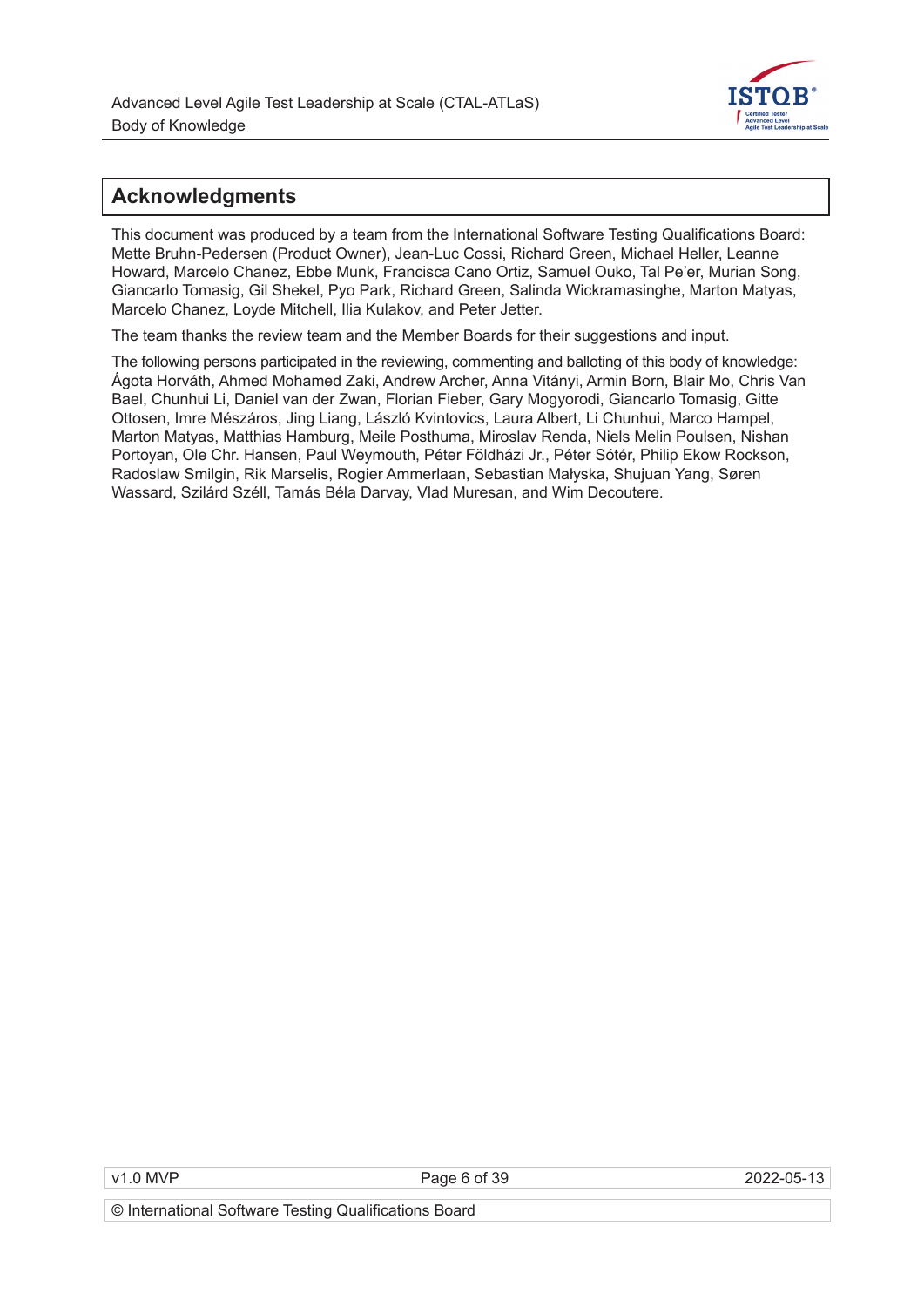

### **0 Introduction**

### 0.1 Purpose of this Body of Knowledge

This body of knowledge forms the basis for the syllabus for the International Software Testing Qualification for the Agile Test Leadership at Scale at the Advanced Level. The ISTQB® provides this body of knowledge as follows:

- 1. To Member Boards, to translate into their local language and to accredit training providers. Member boards may adapt the body of knowledge to their particular language needs and modify the references to adapt to their local publications.
- 2. To certification bodies, to derive examination questions in their local language adapted to the learning objectives for this body of knowledge.
- 3. To training providers, to produce courseware and determine appropriate training methods.
- 4. To certification candidates, to prepare for the certification exam (either as part of a training course or independently).
- 5. To the international software and systems engineering community, to advance the profession of software and systems testing, and as a basis for books and articles.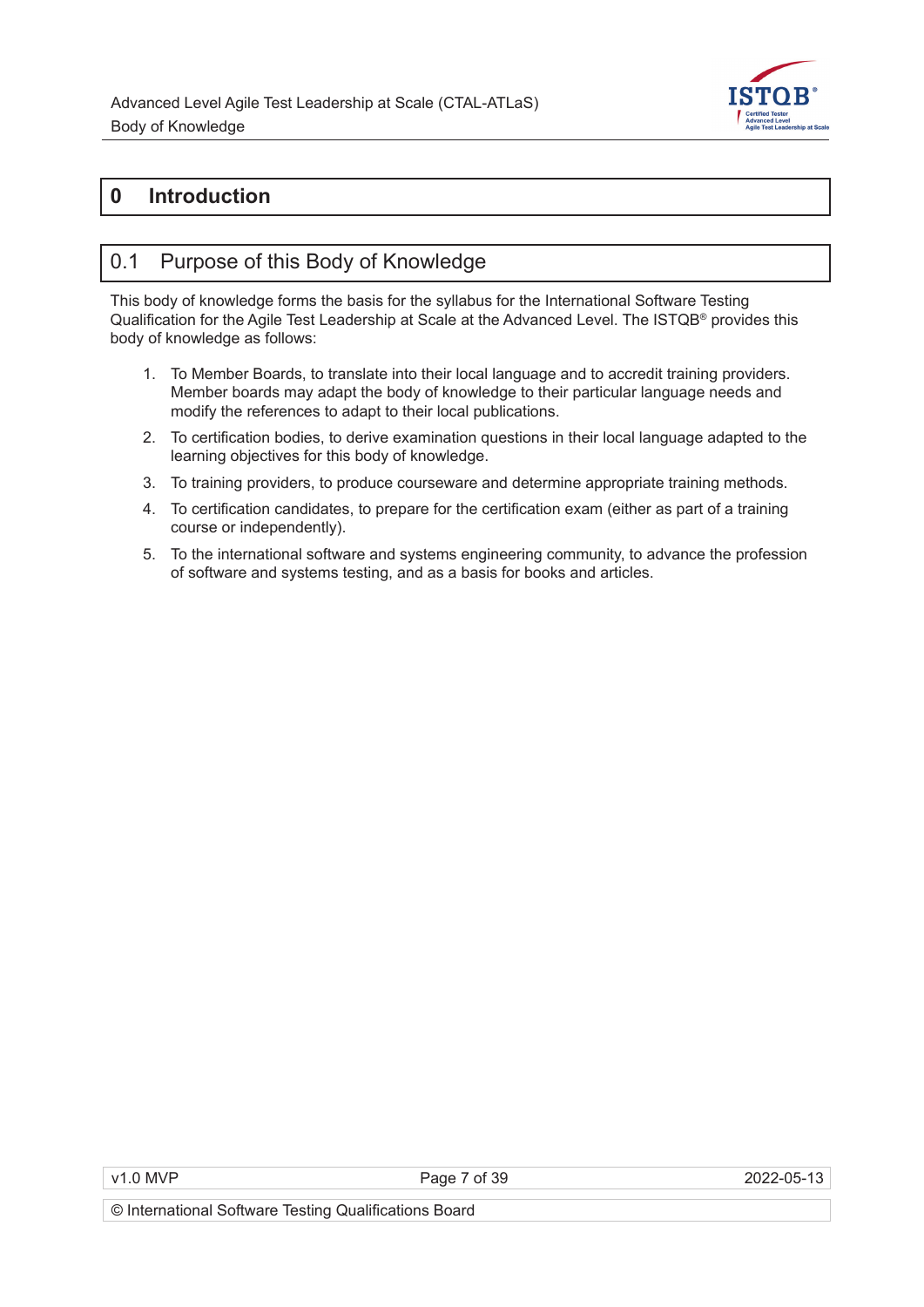

### **1 Quality Assistance – 60 minutes**

### 1.1 What is Quality Assistance?

Quality management ties together disciplines like testing, quality assurance (QA), quality control (QC) and quality improvement, as stated in the Certified Tester Foundation syllabus (ISTQB®, 2018). These disciplines are sets of activities that contribute to quality management. In this context software process improvement (SPI) can be seen as a closely related topic to quality improvement, which consists of activities designed to improve quality. There are approaches to quality management that suggest the use of certain mindsets, methods, processes, and tools. These approaches can vary in the types of activities included under quality management:

- Traditional software quality management has a high focus on QC and QA.
- Total quality management (TQM) is one approach for agile test leadership at scale. In the *Lean Lexicon* (Lean Enterprise Institute, 2014), TQM is described as a management approach in which all departments, employees, and managers are responsible for continuously improving quality.
- Quality assistance is a mindset and an approach to quality management, which supports business agility. Similar to TQM, it emphasizes continuous improvement activities more than QC activities. Moving from QC to quality assistance is a success factor for businesses (Gartner, 2018). Also similar to TQM, quality assistance strives to improve quality so that products and services meet or exceed customer expectations. This means quality assistance fosters a value-driven organization.

As can be seen from **Figure 1.1** there are overlaps between the various practices and approaches.



**Figure 1.1 Quality assistance as an approach to quality management**

|  | v1.0 MVP |
|--|----------|
|--|----------|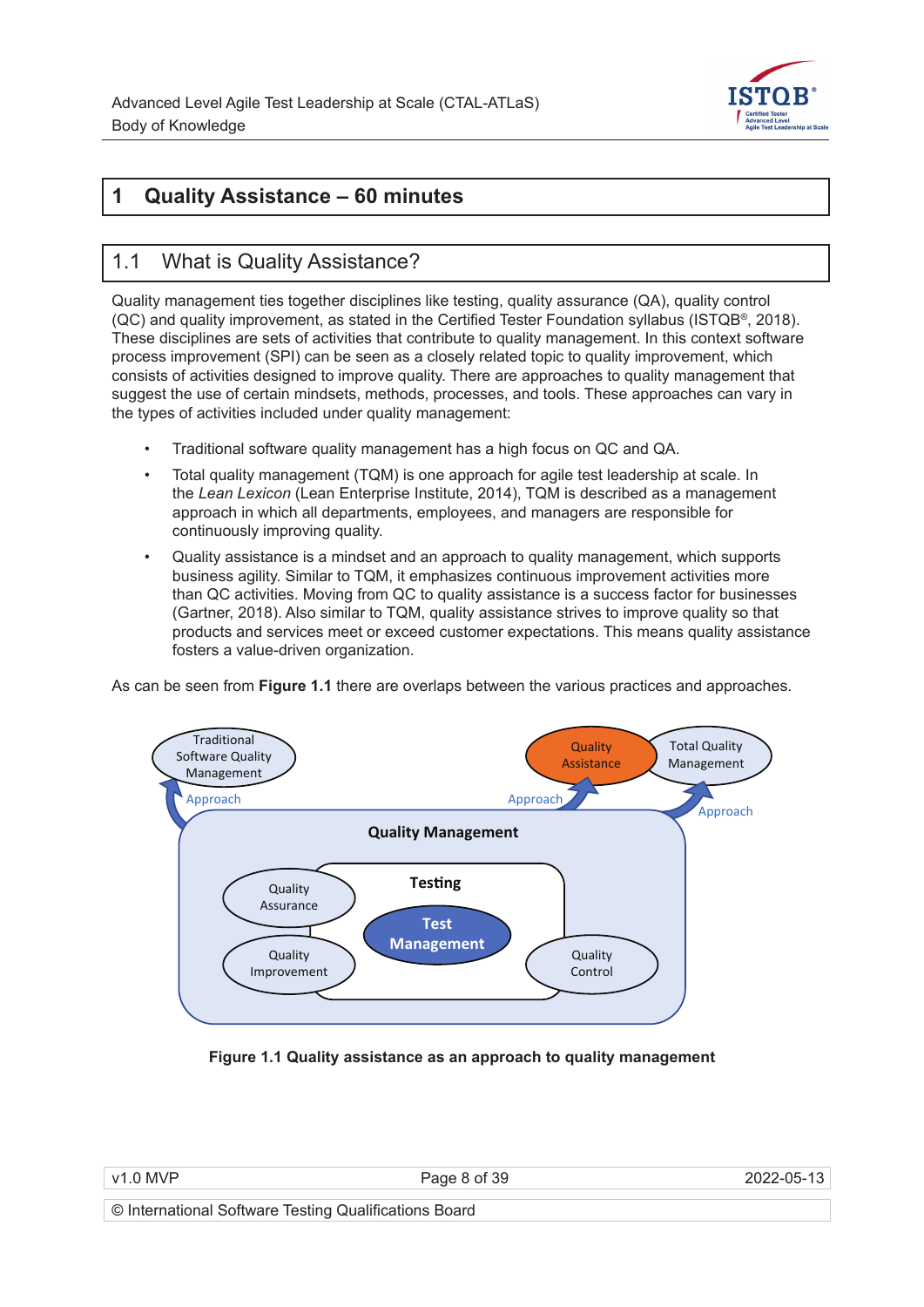

#### 1.1.1 Quality Assistance Applied to Test Management

Agile test management draws upon methods and techniques from traditional software quality management and combines these with new mindset, culture, behaviors, methods, and techniques from quality assistance. See **Figure 1.2** for the relationships. Judging which aspect to include from each approach is highly context dependent. However, if the organization is striving to increase its business agility, then adopting a quality assistance approach will support this direction.



**Figure 1.2 Agile test management combines approaches**

Traditional test management has a tendency to focus on managing and controlling the work of others. Test management in the agile organization has a broader scope than solely focusing on testing the software. By shifting agile test management to a quality assistance approach, agile test leaders spend more time enabling and empowering others to do the test management themselves. The aim of this support is to contribute to the improvement of the organization's testing and QA skills with a view to enabling better cross-functional team collaboration.

Business agility also drives the move away from traditional management roles toward selfempowered delivery teams and enabling leaders (also called servant leaders or leaders who serve). As a consequence, people in roles such as project manager and test manager sometimes struggle to find their place in organizations moving toward business agility. This shift means that traditional roles,<sup>1</sup> such as test managers, test coordinators, QA engineers, and testers, need to dedicate more time and effort to foster the necessary quality management related skills and competencies throughout the organization rather than actually doing all the testing.

With business agility there is a move toward preventing rather than finding defects, to optimize quality and flow. Automation, "shift left" approaches, continuous testing, and other quality activities are necessary to keep pace with the incremental deliveries of customer-focused organizations. These practices are often described using the concept called "built-in quality." Additionally, there is also a move to "shift right." "Shift right" practices and activities focus on observing and monitoring the solutions in the operational environment and measuring the effectiveness of that software in achieving

 $^{\rm 1}$  Roles may be called many different things around the world. These are just examples.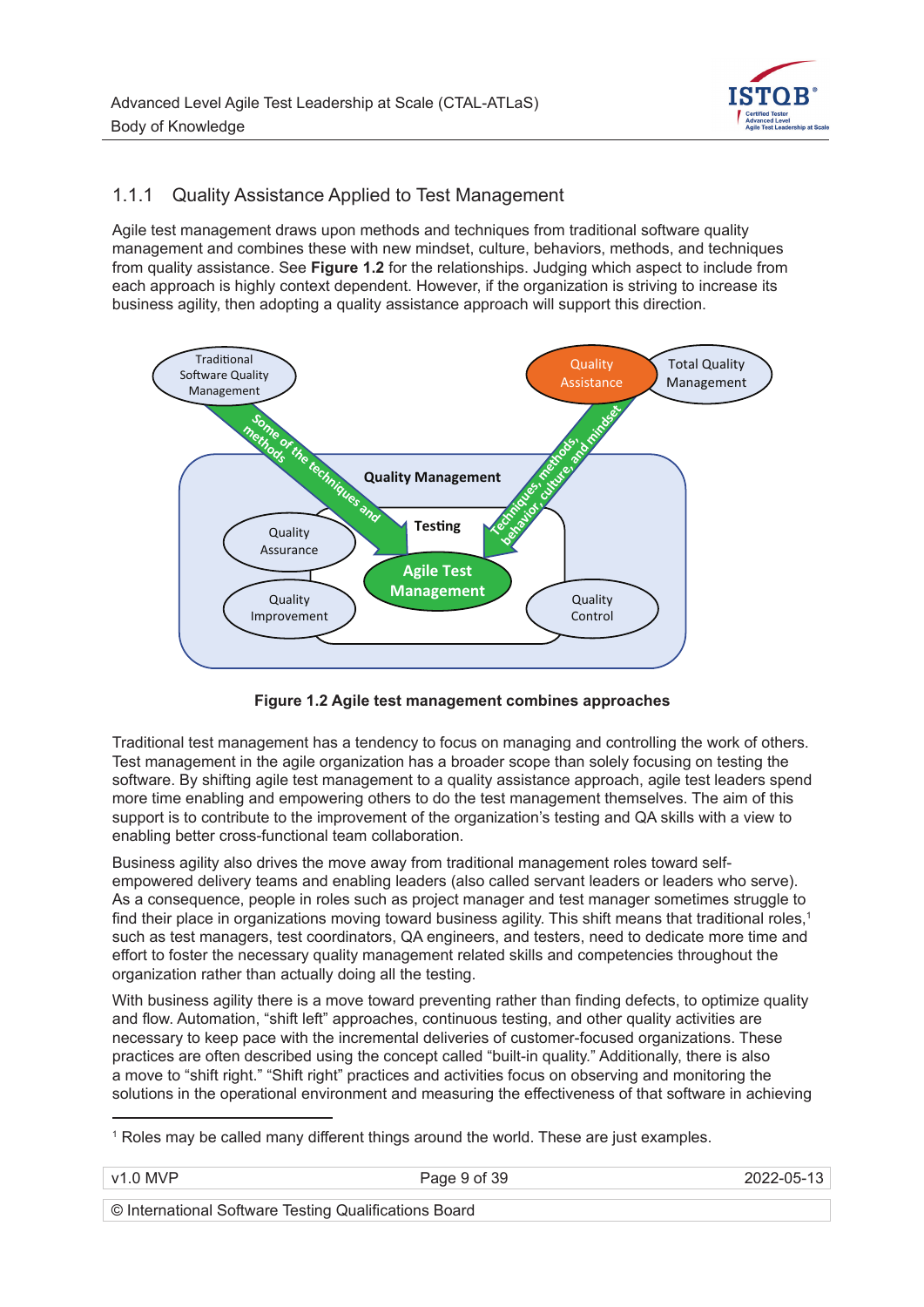

the expected business outcomes. These practices are often described using the concept called "observability."

Moving to a quality assistance approach provides many opportunities to reinforce the view that quality is a whole-team responsibility across the entire organization. One way is for the organization's management to support collaboration within expert groups, often known as communities of practice (CoP). The expert groups' main goal should be to go to places where the work happens and work with delivery teams to spread knowledge and behavior.

A successful implementation of quality assistance as a quality management approach results in:

- The organization developing a continuous approach to quality with a collaborative quality focus and automated tests
- Less hand-offs for test activities that slow down value delivery
- Less dependence on testing late in the delivery process, which reduces the overall cost of quality

There are many other positive outcomes of quality assistance, which will be covered in later chapters.

### 1.2 Skills for Quality Assistance

Agile test leaders, and all other leaders in an agile organization, should develop the skills needed to build a quality mindset and culture. This means developing both delivery team competencies and a general understanding of value streams and improvement practices.

Agile test leaders use skills such as quality coaching, facilitation, training, and change leadership based on what is necessary. Examples are:

- 1. An agile team may need help to understand how their delivery integrates with other teams' deliveries to provide the final solution. The agile test leader can help facilitate a value stream mapping (VSM) workshop with participants from different teams, first training them in the technique and then coaching them by asking questions about the different steps in the value stream (see next chapter).
- 2. A team's members need help with improving the way they work during stressful situations, as they have identified that the number of defects increases during these times. The agile test leader can coach the team so they can keep the focus on quality.

Some additional tasks that an agile test leader could become involved with include:

- Helping to create a quality and testing culture
- Providing guidance, inspiration, and motivation for engineers to improve their knowledge and skills about quality and testing
- Advocating the merits and benefits of test-driven development (TDD) and behavior-driven development (BDD) (built-in quality)
- Visualizing the impact of testing and quality
- Communicating with product and solution stakeholders
- Being a customer advocate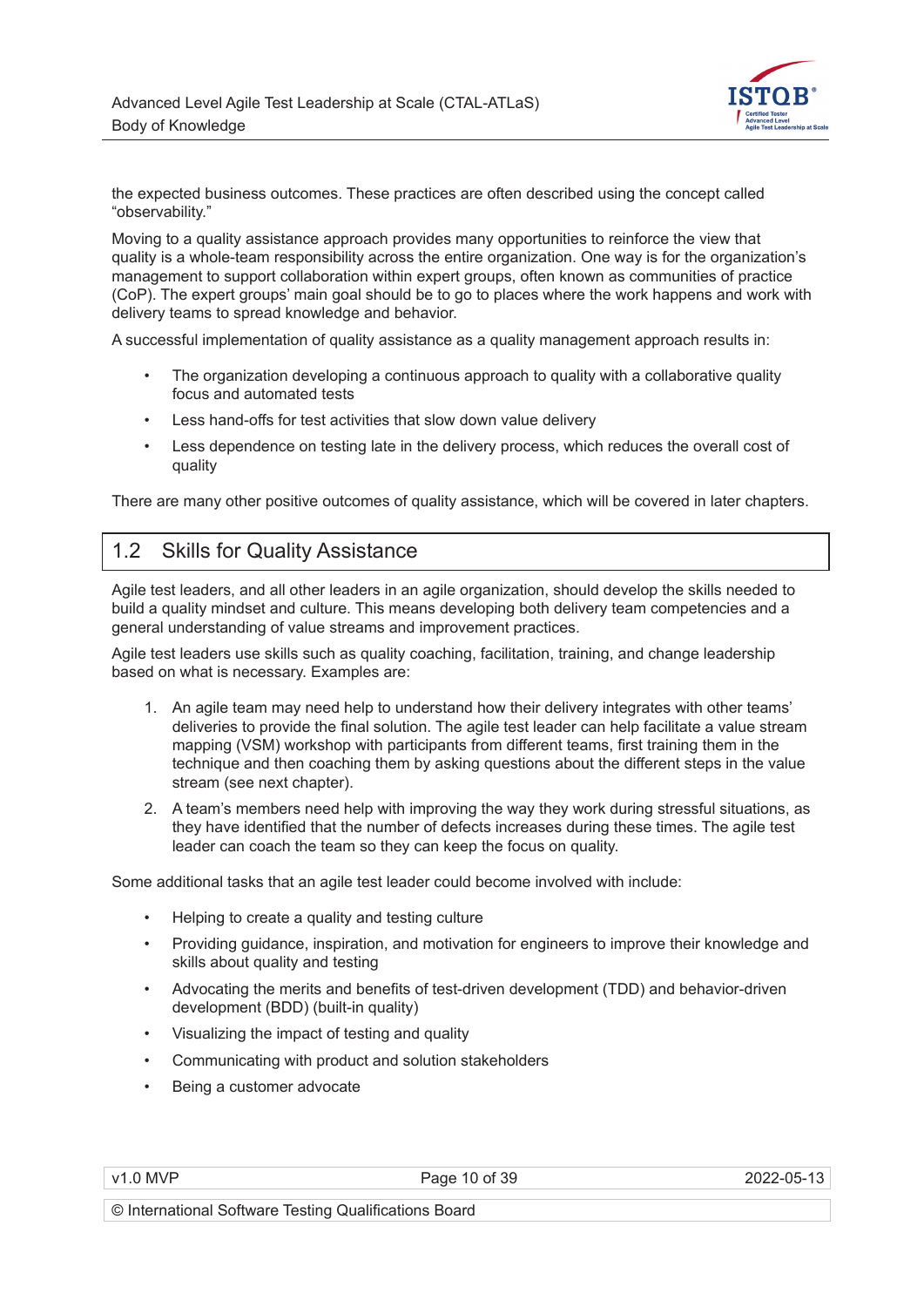

There are many opportunities for agile test leaders to help people build their competencies. This can be done as short training sessions to solve a concrete problem or as a small series of hands-on training sessions as part of the daily work. Often, the situation occurs without the need for preparation and the agile test leader just needs to identify the opportunity when it occurs and work with the individual or team. In other situations, an agile test leader may establish coaching and training groups with practitioners or experts. These groups can help team members realize they need to learn about subjects they do not know exist or understand the relevance of to the delivery. Shifting the culture and mindset in an organization may require a significant coaching and change leadership effort over a long period of time as a continuous practice. Therefore, the work of an agile test leader differs significantly from the work of a traditional test manager.

The agile test team leader can provide quality assistance in a delivery team, while the agile test leader focuses more across the whole organization to improve quality.

#### 1.2.1 Change Leadership

Organizations that want to successfully transform to business agility need to have in place effective change leadership that facilitates change management activities. Adopting a quality assistance approach provides support to all members of a team and the whole organization in identifying opportunities and threats, implementing experiments, and dealing with changes. Quality assistance needs to align with the organizational change management program. There are many different models to drive change, e.g., the 8-Step Process for Leading Change (Kotter, 2012), ADKAR® model for individual change (Prosci Inc., n.d.), and Plan-Do-Check-Act (PDCA; Lean Enterprise Institute, 2014).

It is important to take into account the human aspect, where emotions affect capacity to deal with change. How these emotions are handled plays a significant role in successfully implementing change. Change provides an opportunity for people to grow and therefore change leadership needs to accommodate different learning styles and paces.

Managing change over time requires continuous adaptation to organizational factors and to marketplace volatility. It also requires a balance between top-down and bottom-up management, ensuring employees are empowered to make changes.

Quality assistance helps find improvements by fostering what in lean is called kaizen and in the Nexus framework is called Nexus sprint retrospective (Scrum.org, 2021). Agile test leaders and agile test team leaders influence the changes by leveraging their change leadership skills, working with other stakeholders to move toward quality assistance, and involvement in value stream mapping. An important part of change leadership is to make the changes visible and celebrate achievements. Some examples are:

- Championing component testing for correct test coverage and "shift left" mentality
- Facilitating creation of a library of automated scripts so that teams can share these assets across teams, promoting reuse
- Introducing common tools across the organization that integrate, provide visibility, and synchronize information

#### 1.2.2 Quality Coaching

Like other coaching forms, quality coaching is a form of dialog between a coach and one or more of the persons being coached. Quality coaching focuses on identifying and dealing with challenges related to quality, flow of business value, and customer collaboration.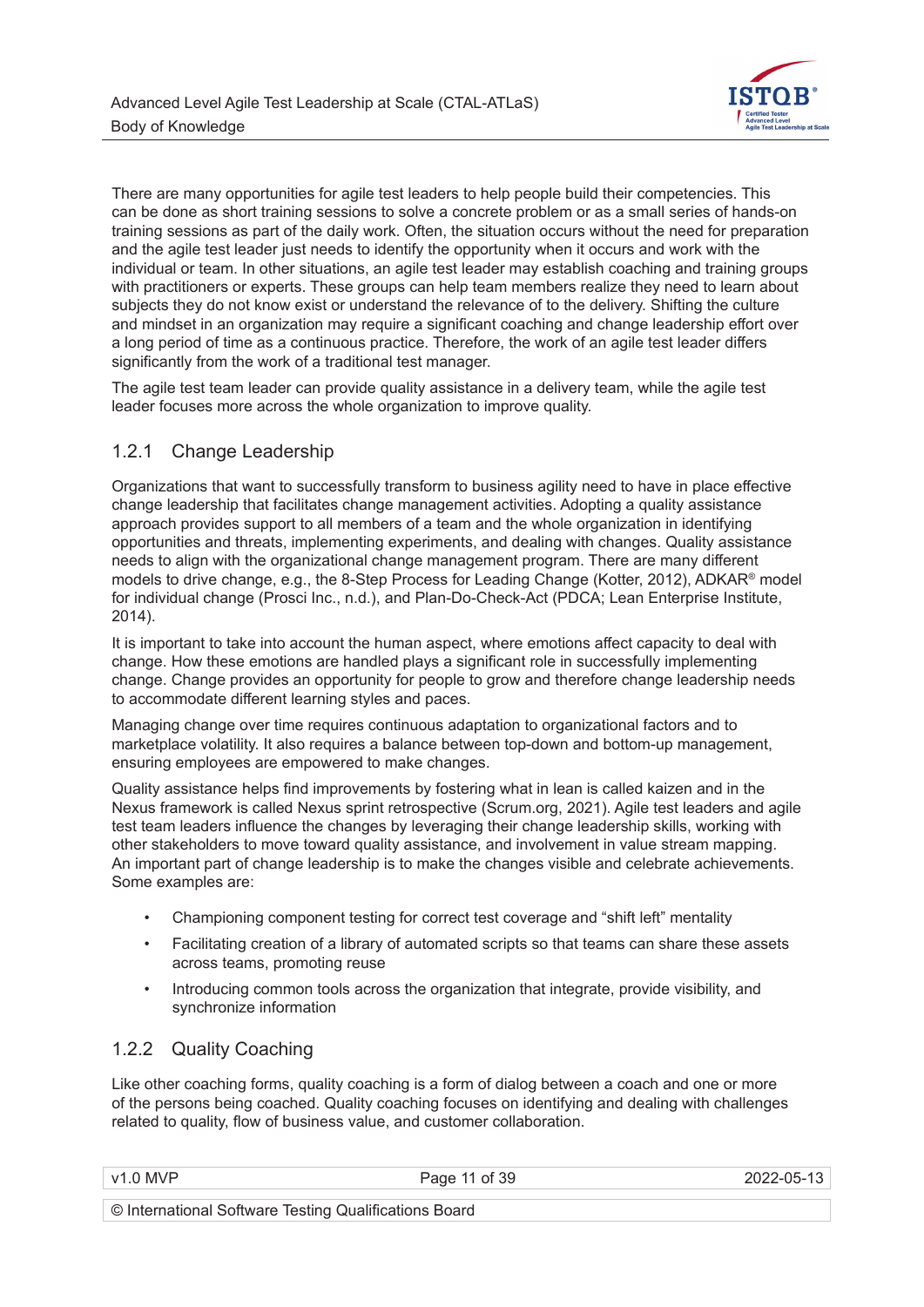

Coaching focuses on helping people to become aware of their values, fears, and any limiting beliefs they might hold. Therefore, coaching is important in organizations that undergo significant change, such as changing from a classic program and project-driven organization to an organization moving toward business agility.

It has been, and to some extent still is, a general approach or principle in coaching that the person being coached implicitly knows the solution to a particular challenge and that the role of the coach is to help the person being coached realize this and hence come to a solution. But coaching can also be performed as a more collaborative dialog between the person being coached and the coach. In the collaborative dialog there is less emphasis on reaching a goal or solution and more emphasis on gaining understanding and insight.

A collaborative dialog requires that the coach and the person(s) being coached are willing to engage in the conversation and to reflect on what they discuss. The coach can put themself in the position of the person being coached to understand that person's perspective and then link it to the coach's perspective and position in whatever they are exploring.

Quality coaching is an important skill when working with quality improvements. Some agile events and processes are very well suited for collaborative dialog, e.g., retrospectives. Depending on the situation, it may be necessary to supplement existing agile processes with processes dedicated to quality coaching.

Quality coaching can also be used outside team events on a one-to-one basis, e.g., when teaming up with an individual to learn a new skill.

It is important to create a safe space for the person being coached, as quality coaching may explore a person's fundamental values and limiting beliefs.

#### 1.2.3 Facilitation

Facilitation is a skill used to help people reach an outcome or decision by supporting individuals through interactions. The facilitator's task is to lead people to use their specific knowledge and skills for this purpose.

Facilitation is an essential skill in quality assistance because it allows everyone to participate in discussions about quality and to take ownership of solving quality challenges. With a traditional test management approach, the QA and testing professionals are more inclined to tell other people what they need to do to solve quality problems. They subsequently control the implementation of the improvements and monitor that they remain in place. In an agile organization, all team members share the responsibility for built-in quality. It is crucial that an agile test leader can engage various participants in the processes and conversations about improving quality and will allow others to find and implement solutions to quality problems.

#### 1.2.4 Training

There are many different training methods, e.g., classroom or online, self-study on-the-job, simulation, group discussions, mentoring, internship, and peer-to-peer training. It is important that the agile test leader can design different learning experiences suitable for each person, the knowledge they are required to understand, and the skills they need to gain. An important trend is micro learning, where people can incorporate short learning sessions throughout their day.

To really scale learning, the agile test leader can team up with the human resources (HR) department focusing on learning and talent development. Training that helps people build their skills can use methods such as internship and on-the-job training. It can profit from close collaboration with HR.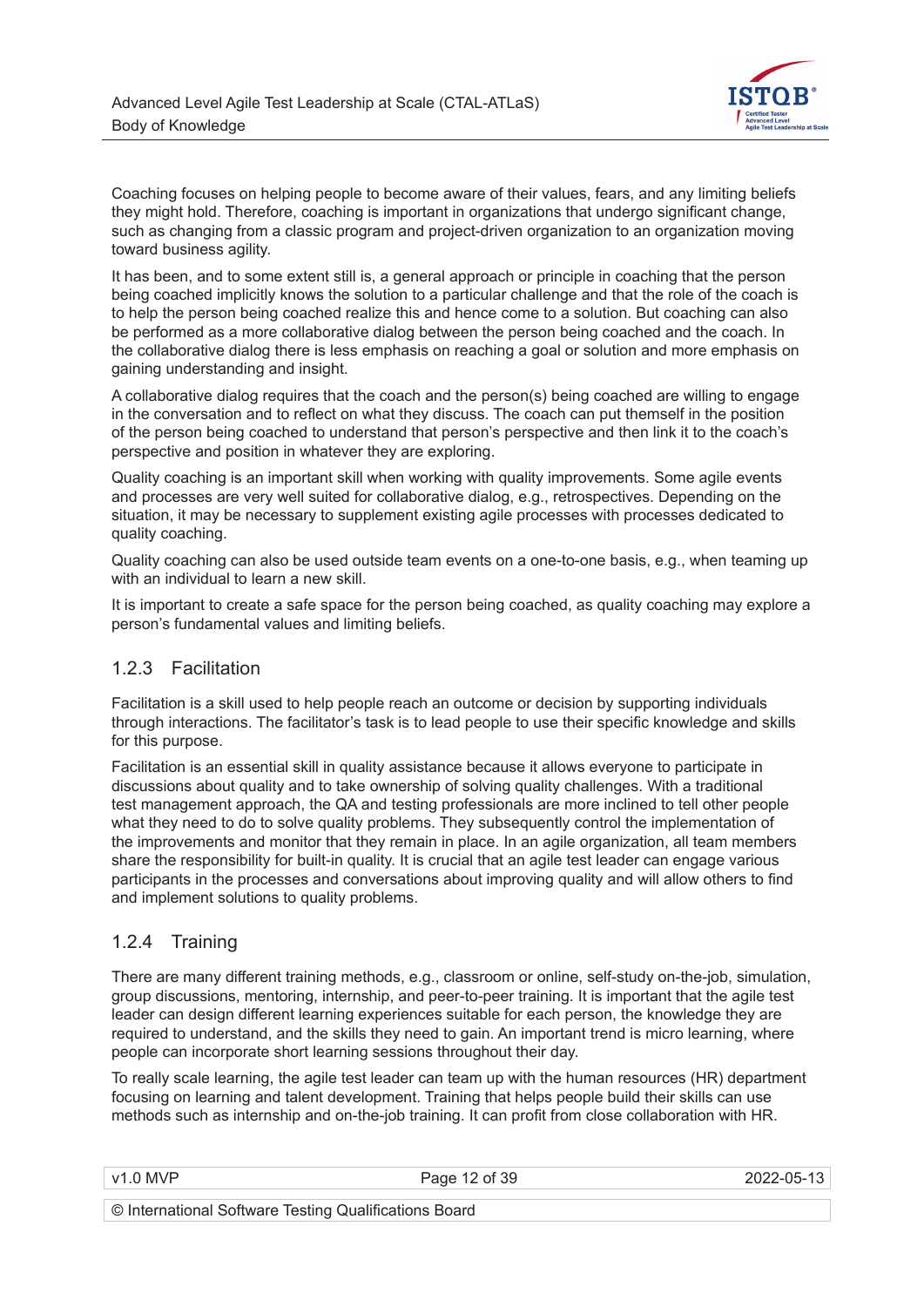

### **2 Improve Quality and Flow in a Value-Driven Organization – 120 minutes**

As discussed in section **0.9 Business Context in the CTAL-ATLaS Syllabus**, organizations are combining principles, frameworks, methods, processes, and practices from different disciplines or approaches to move toward business agility. Many organizations are focusing on identifying the value they deliver and organizing themselves to optimize their value streams. This is aimed at quickly delivering value to customers in an increasingly fast-changing world.

### 2.1 Facilitate Value Stream Mapping

Quality and testing are important aspects to consider when identifying and optimizing both operational and development value streams (see details in **2.1.1 What is a Value Stream?**). Therefore, it is essential that people in testing roles, and all others who contribute to the value stream, understand the concepts and thinking behind value streams as described in lean methodology.

Lean thinking and practices focus on maximizing the value outcome by looking at the entire system or flow of value from start to end. This differs from looking at each part of the value stream in isolation, which can lead to local optimization such as only within one functional area. Local optimization can lead to a reduction in total value outcome and hence a sub-optimization of the full value stream. In value-driven organizations, people working in quality and testing functions help to optimize the whole value stream, not just testing activities.

#### 2.1.1 What is a Value Stream?

A value stream is a group or collection of working steps, including the people and systems that they operate, as well as the information and the materials used in the working steps. Each of the working steps should be a value-adding activity to the previous ones, and together the working steps will create a flow of value for customers.

A value stream starts with people's ideas, the customer's needs, or problems to be solved. People working within a value stream organize and structure the working steps in the value stream to create a product or a solution for the customer in an efficient way. The flow should be optimized continuously to reduce non-value-adding activities.

All value streams include actions to process information from the customer and actions to transform the product on its way to the customer. Because testers must gain a deep understanding of the customer's domain as part of their job, they are often well equipped to help identify points of collaboration with customers and see how information from customers affects delivery or development. Anyone within the agile team should have access to the customer in order to be able to contribute to improving the value stream. Treating everyone within the organization that you are delivering a product to as if they were customers follows lean thinking. Where direct contact is not possible, then finding alternative customer representatives may be a solution.

Value streams can be categorized as operational or development.

Operational value streams are all the working steps and people required to bring a product from order to delivery (Lean Enterprise Institute, 2014). For example, a telco operator messaging service contains five working steps, from client subscription to the delivery of its message. This could be visualized as in the diagram at **Figure 2.1**.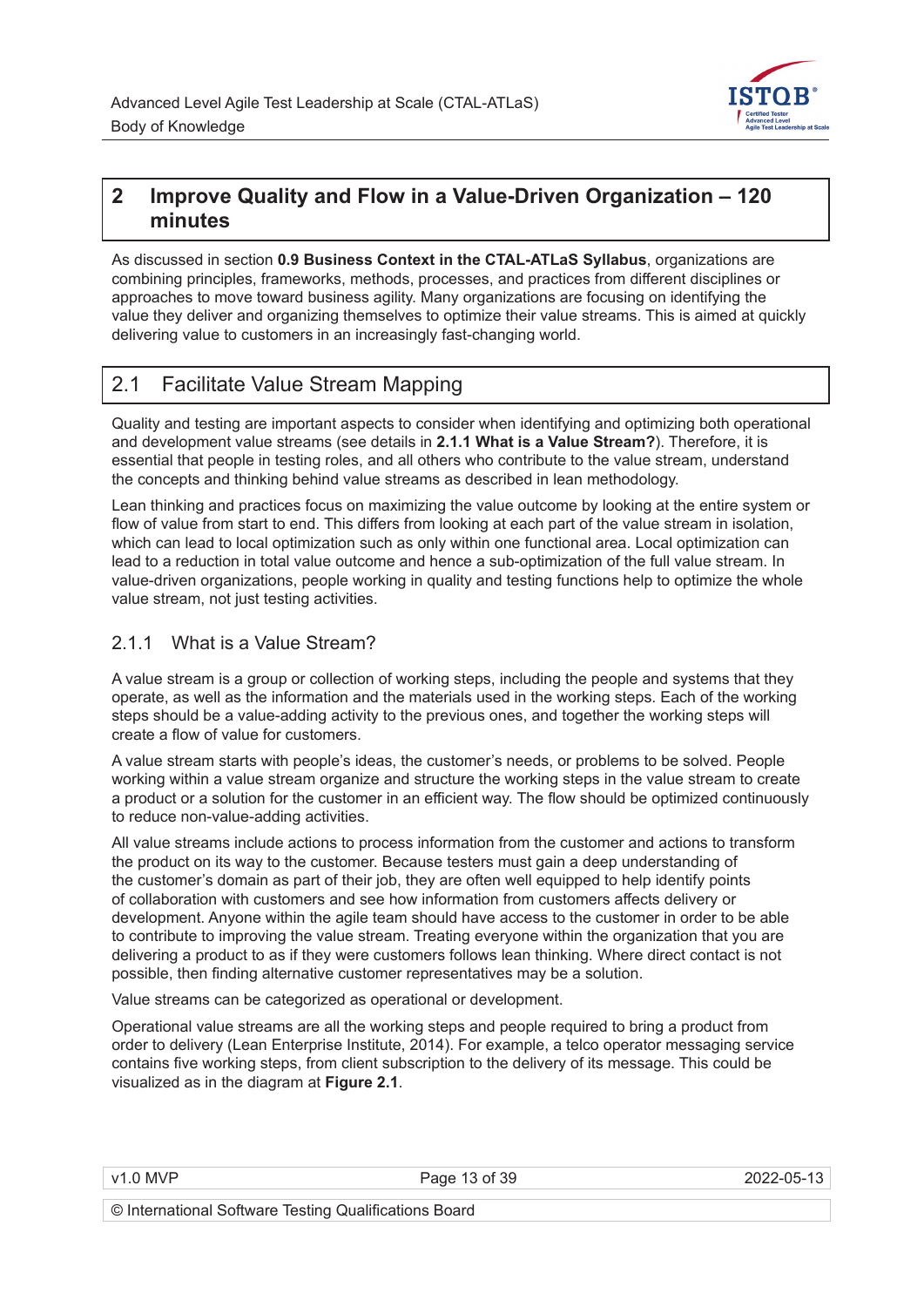





Development value streams take a product from concept to market launch (Lean Enterprise Institute, 2014). This could be visualized as in the diagram at **Figure 2.2**.



**Figure 2.2 Example of a development value stream (simplified)**

In some cases, the operational and development value streams can be the same, e.g., a company that develops and delivers IT solutions. Agile test leaders participate in identifying and analyzing value streams.

It is part of quality assistance to help others to take a broader perspective on testing and quality. By collaborating with others to identify and analyze value streams, agile test leaders improve both quality and the flow of value.

If the work to identify and describe value streams is already done, then the next step is to analyze the value streams to optimize quality and flow (see **2.2 Analyze a Value Stream from a Quality and Testing Perspective** for details). If the description of the value streams is missing or if the description is at a high level and needs further details, then testers and quality assurance professionals can facilitate that the work is done using value stream mapping (see **2.1.2 Value Stream Mapping**).

#### 2.1.2 Value Stream Mapping

VSM is a technique for visualizing and analyzing the working steps in a value stream, including the flow of work products (materials) and information needed to produce a product or service. It gives an overview of:

- Value-adding activities
- Non-value-adding but needed activities
- Non-value-adding activities (waste)

Value-adding is determined from the perspective of the customer. Some activities are not valueadding from a customer perspective. Some of these are activities needed for the company to build and deliver the product, e.g., system testing. Others can be eliminated or reduced without negatively impacting the end product.

v1.0 MVP 2022-05-13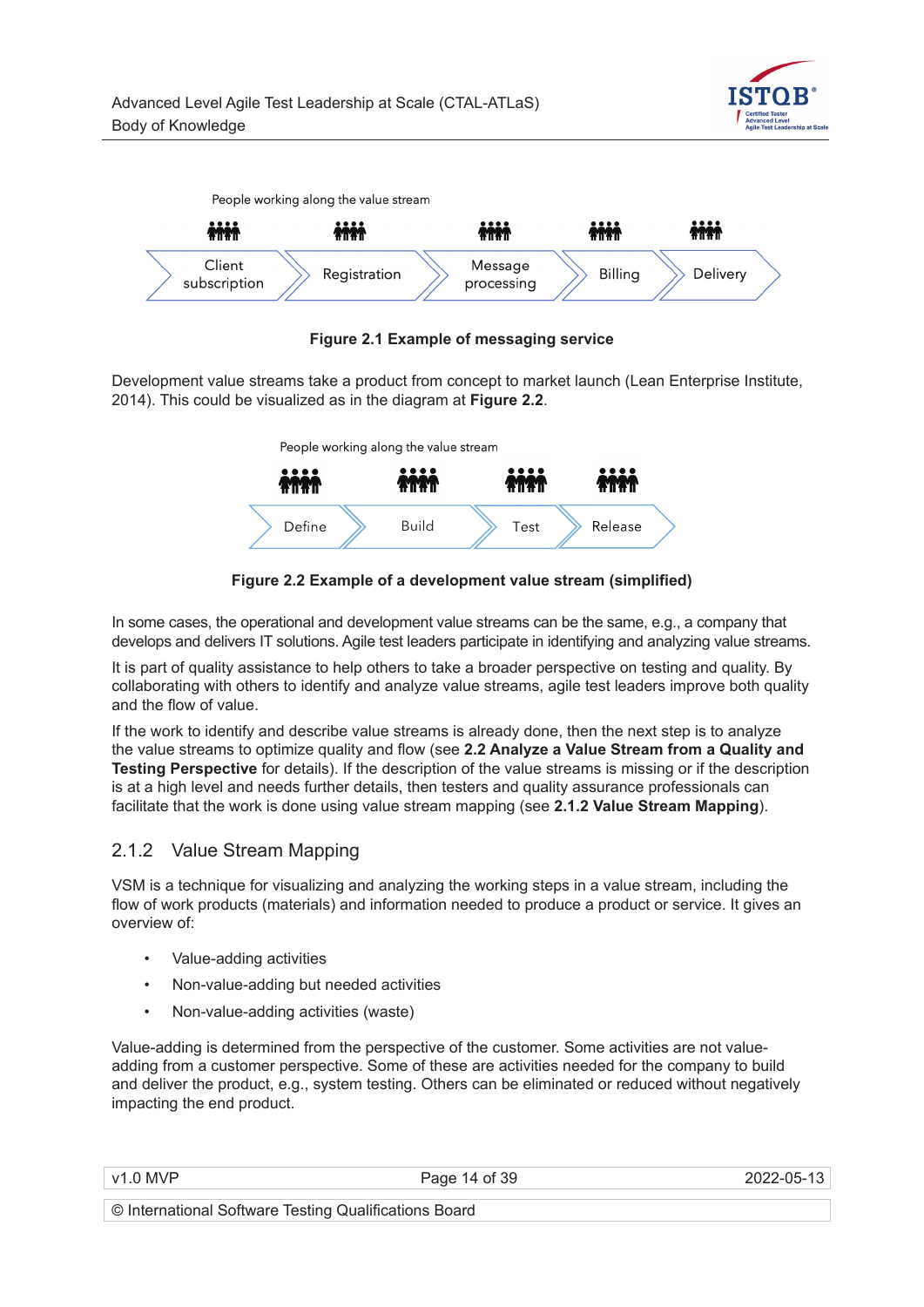

When used for the first time, VSM results in a high-level process map of the current state and a similar map showing the desired future state. In addition, it results in identifying improvement initiatives needed to move from the current state to the desired state.

The benefit of VSM is an improved flow of value, done by constantly improving the value-adding activities and especially by removing or redesigning the non-value-adding activities. As low quality leads to rework and delays, VSM can help improve quality throughout the value stream. It can also give a shared understanding of how much and how fast the value stream needs to deliver to fulfill customer demand. For development value streams this is closely linked to the continuous delivery pipeline. However, it is not as easy to quantify in software development as in manufacturing, because software is constantly changed. This applies to the needs or requirements (inputs), the work that needs to be done to come from the backlog item to a product increment (transformation rules), the product increment itself (output), and the market in which the product increment is launched (outcome). Lastly, value stream mapping can increase the visibility and understanding of how the work of different people, teams, and functions contribute and hence improve collaboration.

There are different notations used in VSM. The technique was first used to analyze and improve manufacturing systems, but has since been adapted to fit other industries such as software development and product development. As a starting point, one suggestion is to use a simple notation suitable for service or product development. See the example in **Figure 2.3**.

| Working step                                           | A working step or process activity.                                                                                                                                                   |  |  |
|--------------------------------------------------------|---------------------------------------------------------------------------------------------------------------------------------------------------------------------------------------|--|--|
|                                                        | Product under development moving from one working step to<br>another one.                                                                                                             |  |  |
|                                                        | People, team(s), or function(s) performing the activities in the<br>working step.                                                                                                     |  |  |
| Lead Time (LT)<br>Processing Time (PT)                 | Data about a working step. Contains metrics and their values,<br>which are required to understand the system; e.g., lead time (LT)<br>$= 22$ hours and processing time (PT) = 1 hour. |  |  |
|                                                        | For the definition of LT and PT, see section 2.2.1 Metrics for<br><b>Analyzing a Value Stream.</b>                                                                                    |  |  |
|                                                        | Inventory between two working steps, e.g., the number<br>underneath the symbol indicates the number of tasks piling up,<br>which is 30.                                               |  |  |
|                                                        | For the definition of inventory, see section 2.2.2 Identify Non-<br><b>Value-Adding Activities (Waste).</b>                                                                           |  |  |
| Wait Time<br>Processing Time                           | Timeline for each working step, usually comprises wait time and<br>PT.                                                                                                                |  |  |
| <b>Total Lead Time</b><br><b>Total Processing Time</b> | Sum of all working steps for the entire value stream, e.g., total LT<br>and total PT.                                                                                                 |  |  |

#### **Figure 2.3 Simple notation for value stream mapping**

| $V1$ $\cap$ $MVP$ |   |  |  |  |  | Page 15 of 39 | 2022 OF 12 |
|-------------------|---|--|--|--|--|---------------|------------|
| $\sim$            | . |  |  |  |  |               |            |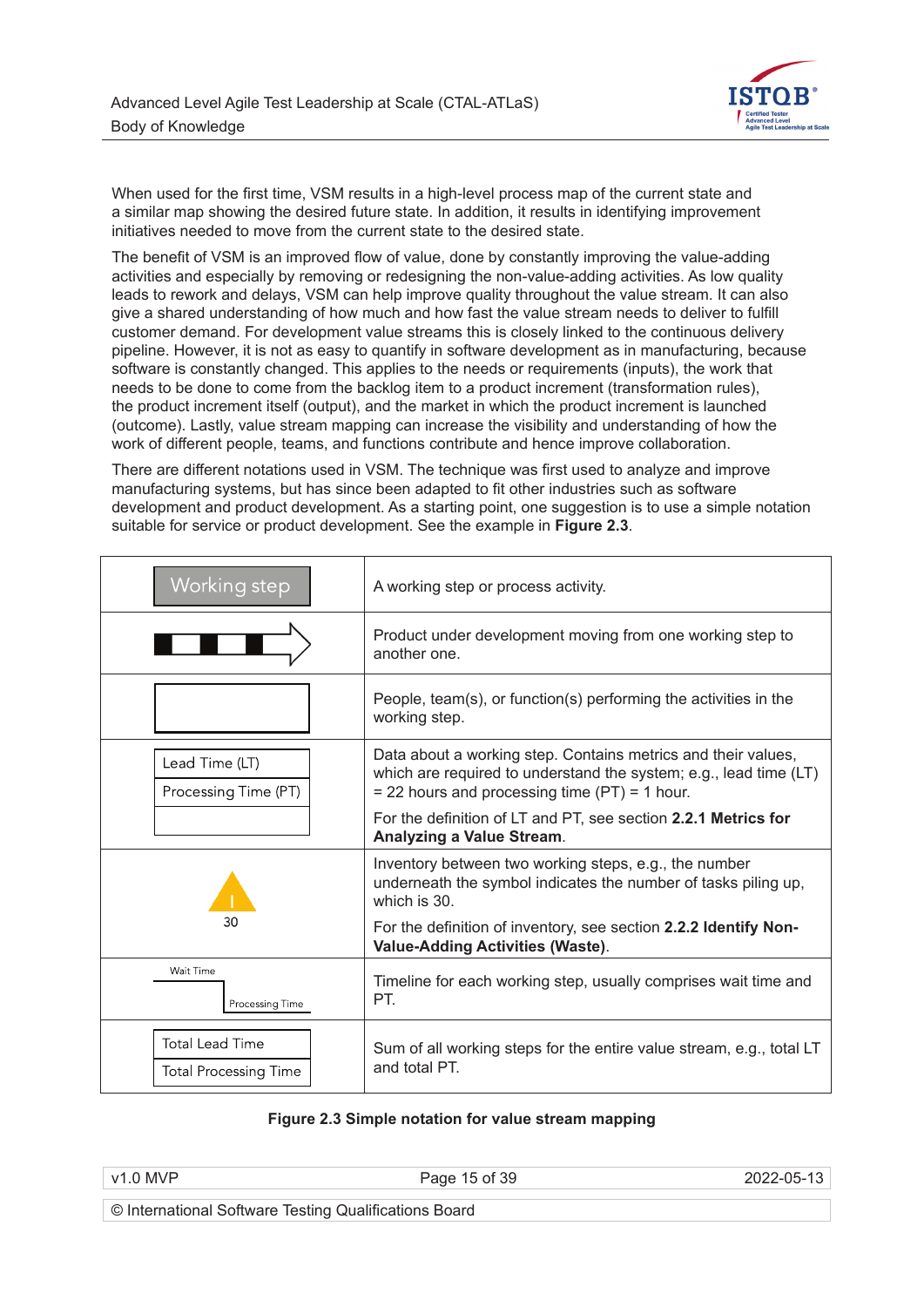

As the concept is coming from manufacturing, there are a lot more symbols available, especially to represent material and information flow.

Additional notation can be added depending on the improvement context once a first current state value stream map has been created. For example, to understand formal and informal information flows in more detail, VSM could be combined with additional mapping. In the case study described in "FLOW-assisted value stream mapping in the early phases of large-scale software development" (Bin Ali et al., 2015), they identified problems with the first current state value stream map. To solve some of the problems they used additional information flow modeling (FLOW).

As VSM is used in different industries, the steps and the content of each step may vary. The following is a high-level description of typical steps in VSM:

- 1. Determine whether the focus is on an operational or development value stream.
- 2. Define the start point and end point of the value stream as well as the groups of products or service to be mapped.
- 3. Create a value stream map of the current situation (the as-is state) starting with steps from either the beginning or the end of the value stream.
- 4. Add key performance measures to each step and identify bottlenecks, delays, quality problems, and non-value-adding steps (detailed information in section **2.2 Analyze a Value Stream from a Quality and Testing Perspective**).
- 5. Create a future state value stream map including changes to steps and performance measures.
- 6. Agree and plan improvement initiatives to optimize the value stream with regard to bottlenecks, delays, quality problems, and non-value-adding steps.

The current state (as-is state) can be visualized as in the diagram at **Figure 2.4** (the metrics are explained in section **2.2.1 Metrics for Analyzing a Value Stream**).

After doing VSM for the first time, the progress is measured and monitored on a regular basis. Once the initial future state is reached, or after a period, the technique can be repeated. Alternatively, the technique can be used to map other value streams in the organization or other products or service groups in the same value stream. The key is to map and analyze value streams iteratively. By doing so, current state and future state maps will visualize data that supports continuous improvement of the value stream.

From a quality and testing perspective, VSM can be used to improve testing and quality assurance activities in a broader context than a single agile team. The technique works best when used in a small group consisting of people who work and understand the different working steps in the value stream and include leaders who should help sponsor and prioritize the improvement efforts (Liker and Meier, 2005).

In the context of quality and testing, VSM can be used as part of a continuous improvement cycle (see **Chapter 3, Continuous Improvement of Quality and Testing**). It is also frequently used in organizations to understand how to organize around the flow of value to avoid functional silos. This can be done as part of team retrospectives where teams optimize continuously or a VSM workshop could be the agenda of periodic retrospectives. It is important that the perspective of quality and testing is included when deciding how to organize people in teams.

As VSM focuses on a higher level of abstraction than a single process, the technique should not be used for analyzing processes in detail. Equally, the technique requires a broad perspective and should not be used by a single person or a small group that includes people representing only one function or one working step in the value stream.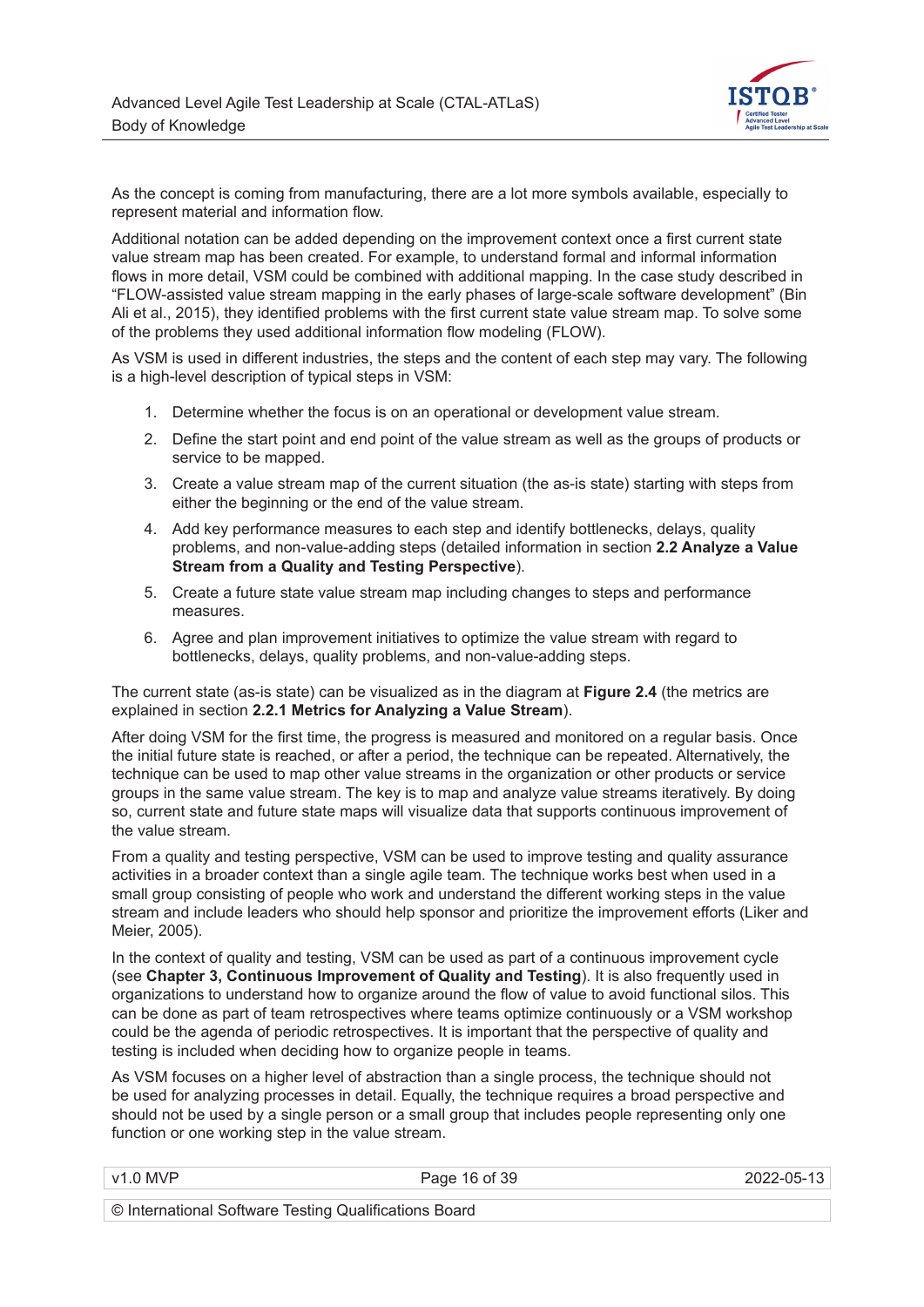



Figure 2.4 Basic as-is diagram for a development value stream **Figure 2.4 Basic as-is diagram for a development value stream**

v1.0 MVP Page 17 of 39 2022-05-13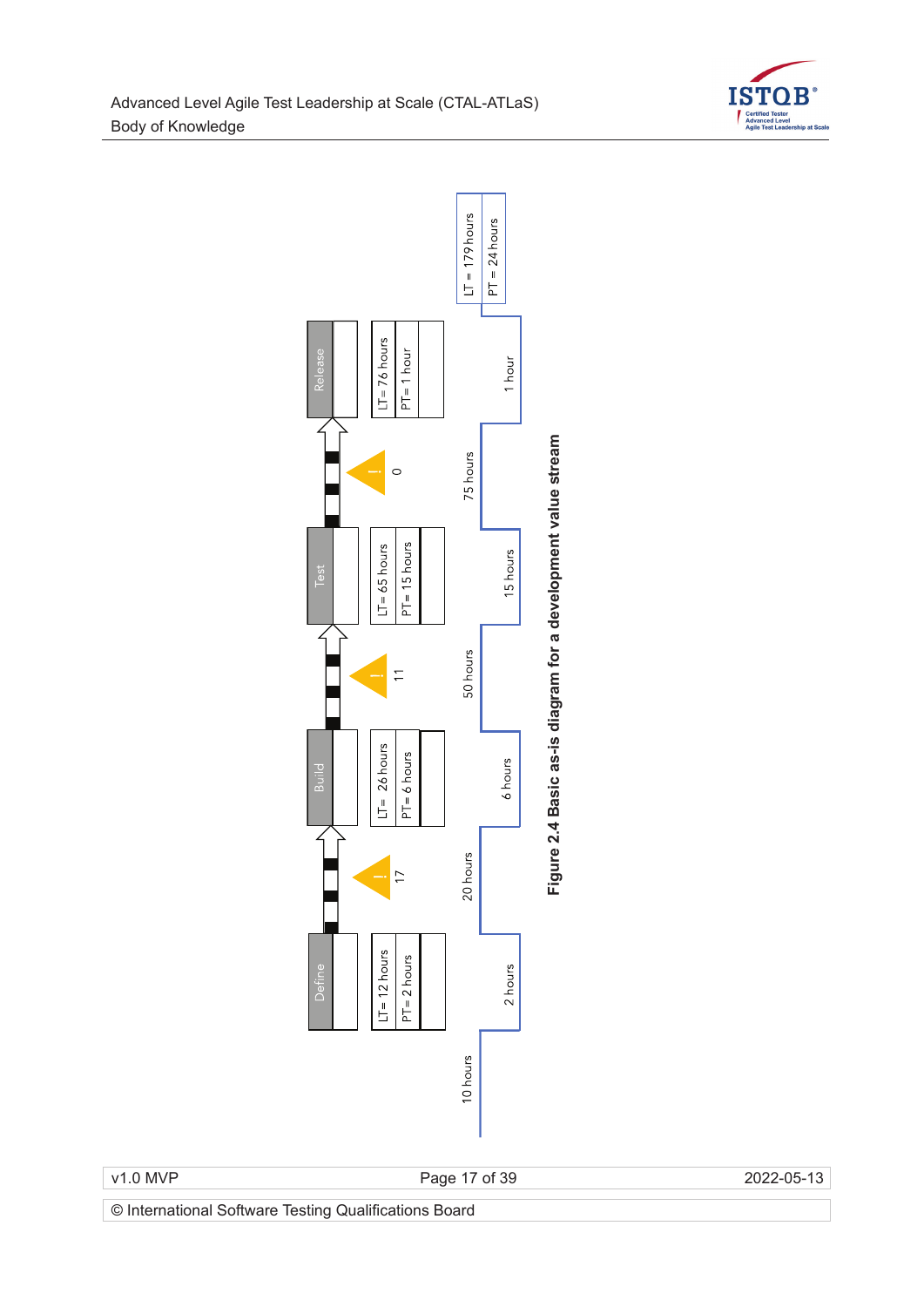

If VSM is not yet used in the organization (e.g., facilitated by a scrum master, leader, agile coach, or other type of facilitator), there may be opposition to it. As it requires different people to participate, it is important to get the buy-in from these people and potentially from their leaders.

Getting and using performance measurements consistently throughout the value stream can also be a challenge. Typical metrics and measurements and how to use them to analyze the value stream are covered in the next section.

### 2.2 Analyze a Value Stream from a Quality and Testing Perspective

Quality assurance and testing activities can help identify defects in every working step of product development. Traditionally, testing activities have focused on examining the quality of the functional and non-functional requirements at the beginning of product delivery and toward the end when examining to what extent the delivered system would fulfill the stated requirements and also fulfill the needs of the customer. In agile at scale, by including quality assistance as an important part of the teams' overall responsibility for quality, agile test leaders and agile test team leaders should also examine the quality of the processes in collaboration with people contributing to the value stream(s).

Visualizing the value stream has many benefits, as described in the previous section. However, to understand where there may be problems or room for improvement it is key to measure and analyze the performance of the value stream. This is an iterative activity.

Optimizing a value stream focuses on the flow of value and on quality. Therefore, value stream analysis can be a powerful "tool" for anyone who takes a quality assistance approach to quality and testing. It requires awareness of the full picture. Therefore, agile test leaders and agile test team leaders can help others to understand quality and testing problems from a broader value stream perspective. Of course, it is also important to identify value-adding activities and continue to do these well.

#### 2.2.1 Metrics for Analyzing a Value Stream

Organizations want their products to flow to the market at a good pace and with the expected quality required by the customers. This requires a clear understanding of the product flow characteristics at all levels.

To analyze a value stream, it is important to gather data about each working step. The purpose is to look for places to improve both the effectiveness and the efficiency of the value stream. It cannot be stressed enough, though, how important it is to avoid local optimization, which results in suboptimization of the full value stream. So, the goal is to increase the effectiveness and efficiency of the delivery of value to the customers within the value stream, and that often requires improving quality management and testing related activities.

The following metrics are typical in software development for analyzing the flow through a value stream:

- Processing time (sometimes called touch time) is the time it takes to complete all the activities in a working step. It is the time when someone is working on the product and adding value to it.
- Wait time (sometimes called delay time) is the time between when a working step is completed and the following working step is started. Sometimes, even within a working step, there are wait times between tasks or activities, e.g., the product owner is not available to provide clarification when needed to proceed with a task.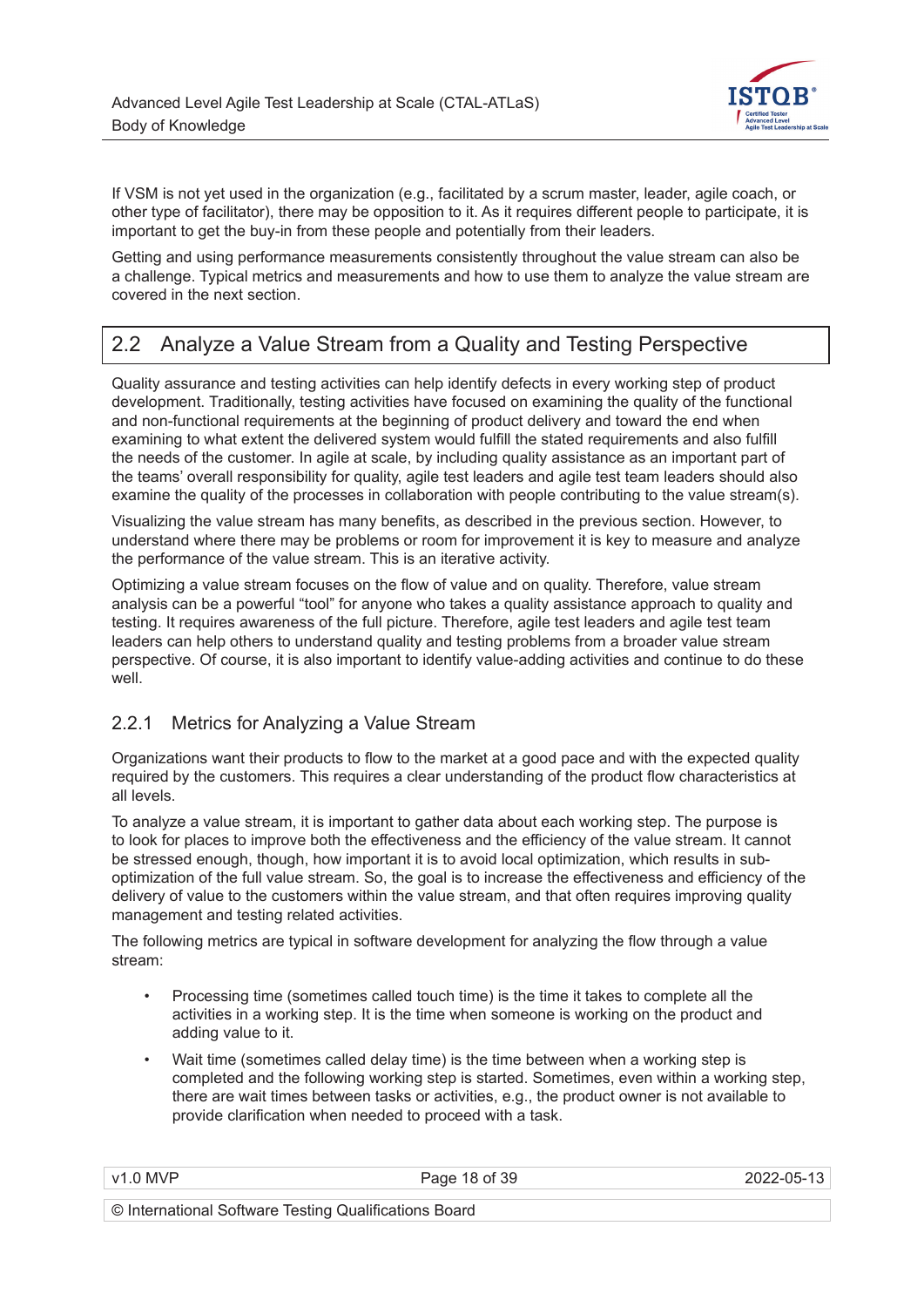

- Lead time is the duration from when the activities in a working step can begin to when they have been completed, and the product is ready for the next working step. In other words, it is the wait time before the working step plus the processing time for the working step.
- Flow efficiency (sometimes called process cycle efficiency or activity ratio) is the ratio between the total processing time and the total lead time of a value stream.

Flow efficiency = 
$$
\frac{PT_1 + PT_2 + ... + PT_n}{LT_1 + LT_2 + ... + LT_n} \times 100
$$

Processing time, wait time, and lead time can be measured for both a working step and for the whole value stream.

Typical metrics for analyzing quality are:

- Percent complete and accurate (%C&A) is the percentage of times when the work item in the preceding working step is complete and accurate so that people in the next working step can complete their activities without having to rework parts or find information that should have been provided.
- Rolled %C&A (sometimes called rolled throughput yield) shows how likely a work item can pass through the entire value stream without rework or finding additional information.

$$
Rolled % C&A = % C&A1 × % C&A2 × ... × % C&An × 100
$$

with "%C&A<sub>1</sub>" as percent complete and accurate for working step 1, "%C&A<sub>2</sub>" as percent complete and accurate for working step 2, and "%C&A<sub>n</sub>" as percent complete and accurate for working step n.

• Phase Containment Effectiveness (PCE) is the percentage of defects<sup>2</sup> created in a working step that is found in the same working step compared with the total number of defects introduced in the working step and identified both in that working step and later working steps. The metric is different from Defect Detection Percentage (DDP) as the focus is not on a test phase (test level) but a working step in a value stream and it only includes defects that were created in the working step for which PCE is measured.

$$
PCE = \frac{Df_1}{Df_1 + Df_{1a}} \times 100
$$

where  $D\!f_{_1}$  is defects introduced and found in working step 1 and  $D\!f_{_{1a}}$  is defects found in subsequent working steps that were introduced in step 1.

The diagram in **Figure 2.5** is an example of a value stream map where basic measurements have been added for each working step.

Metrics are vital for analyzing a value stream, but it can be a challenge to measure consistently throughout the value stream. As a starting point, use the data that is available. If data is missing, the group doing VSM need to find relevant people who can help estimate the data that is not yet measured and collected.

<sup>&</sup>lt;sup>2</sup> The ISTQB® definitions of an error, a defect, and a failure differ from the ones in common lean literature, e.g., *Lean Lexicon* (Lean Enterprise Institute, 2014). Here the meaning of a defect is according to the ISTQB® Glossary.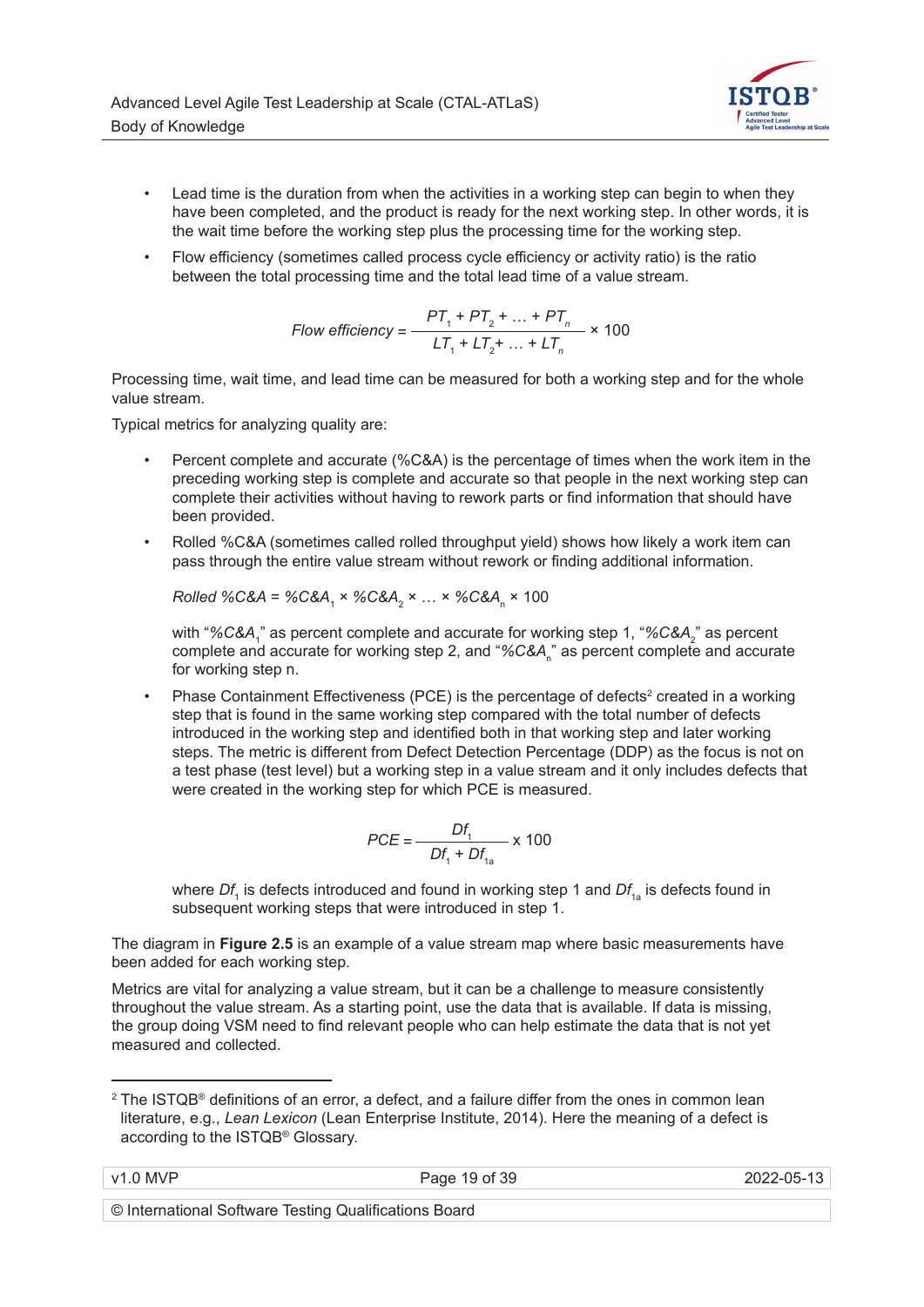



v1.0 MVP Page 20 of 39 2022-05-13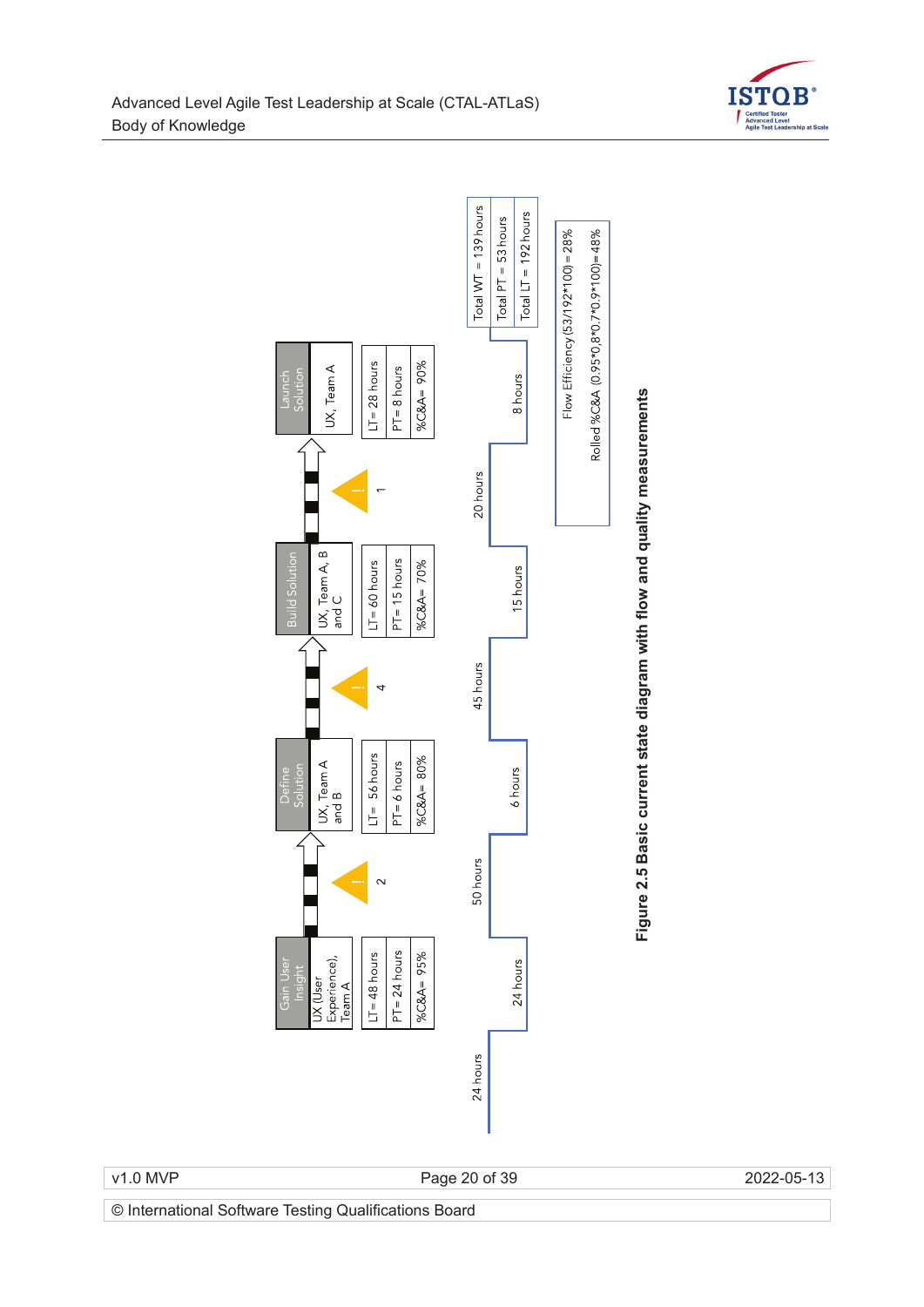

The group should literally "go and see" how the people throughout the value stream work. This is also called *Genchi Genbutsu* (Wikipedia, 2019). By observing and talking with the people, team(s), and function(s) working in the value stream, the group doing value stream analysis can:

- Understand the working steps and how those working steps are connected to each other
- Discuss data collected by the people in each working step or the need for measuring
- Observe non-value-adding activities (waste)
- Identify the reasons behind the non-value-adding activities
- Collaborate on improvement areas

Quality metrics such as %C&A and PCE are useful for highlighting quality problems in a working step. In the example in **Figure 2.5** the group can discuss why the %C&A for both Define Solution and Build Solution are lower than for Gain User Insight and Launch Solution and how this affects the lead time and the total flow. In the example in **Figure 2.6** the discussion can focus on the significant percentage of the defects that are detected in downstream working steps. This could include conversations about how quality assurance and quality control activities are done.

In the same manner, high wait times resulting in a low flow efficiency can be analyzed to identify bottlenecks. Bottlenecks may be directly or indirectly related to quality and testing. For example, if test execution is done manually and the teams are not controlling the flow of things to test, then more and more things have to wait before they are tested.

As always with metrics, special care should be taken to ensure that everyone understands:

- The purpose of the selected metrics
- How the metrics should be used and how to avoid misuse
- Who should perform the measurements and how to measure

Some metrics used for value stream analysis are only used for a limited period of time to help analyze specific problems and measure the result of an improvement. PCE could be such a metric.

#### 2.2.2 Identify Non-Value-Adding Activities (Waste)

There are several ways that non-value-adding activities can be identified in quality and testing activities.

The following are examples from the eight types of waste.

- Transport: Moving work in process (WIP) from place to place in a process (Liker and Meier, 2005). It can be movement of products, information, and material, e.g., several remote testers exchange too much information via emails in addition to all the team meetings they attend. The excessive movement of information may lead to errors and rework.
- Inventory: More than the minimum stock necessary (Lean Enterprise Institute, 2014). This can be whatever is waiting for an input to progress within a process, or waiting because nobody is working on it, e.g., testers create detailed tests for future use but important architectural decisions about the system are pending. The decisions are not expected to be made in the short term, so the tests become inventory and may require additional work once the decisions are made.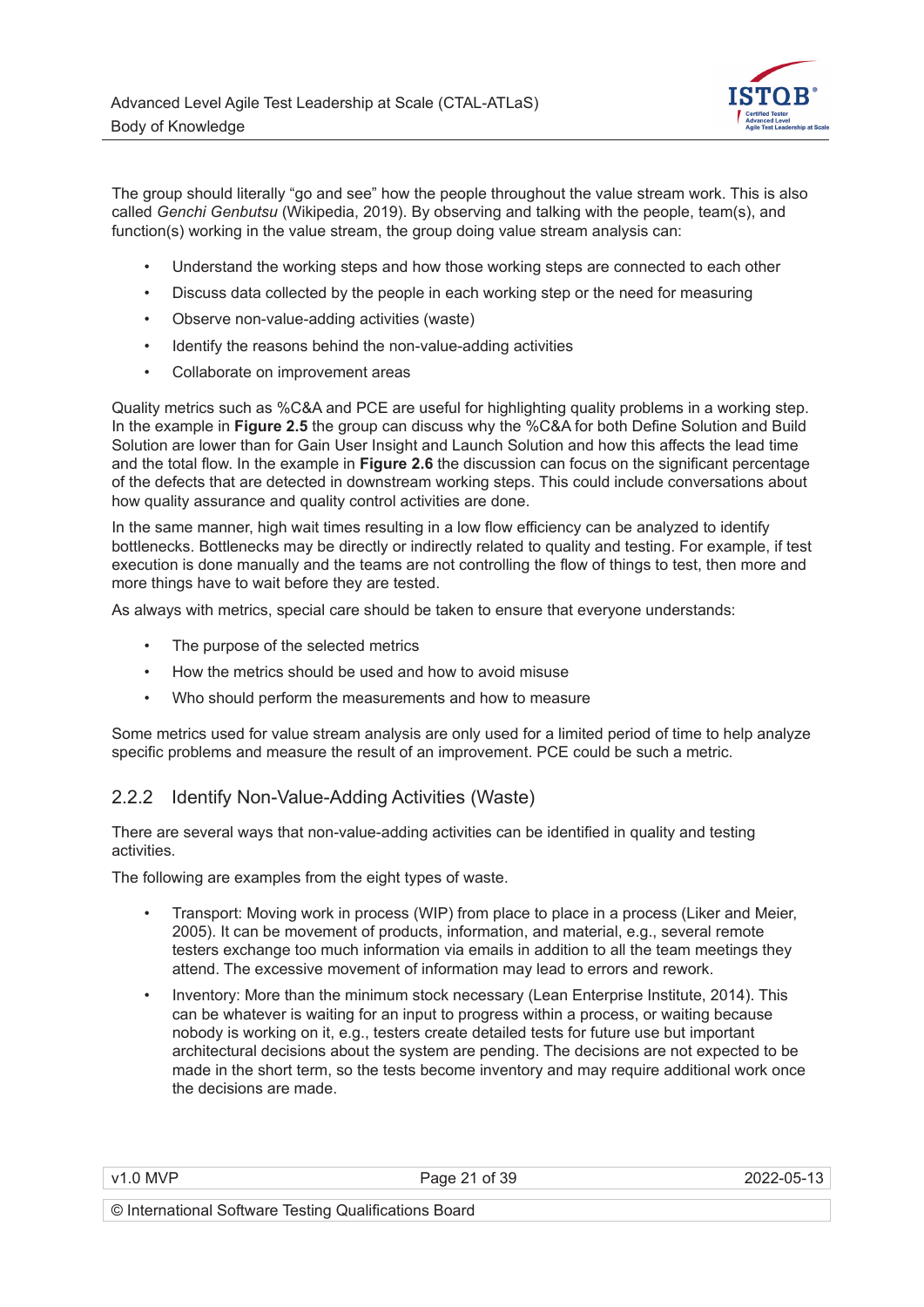



v1.0 MVP Page 22 of 39 2022-05-13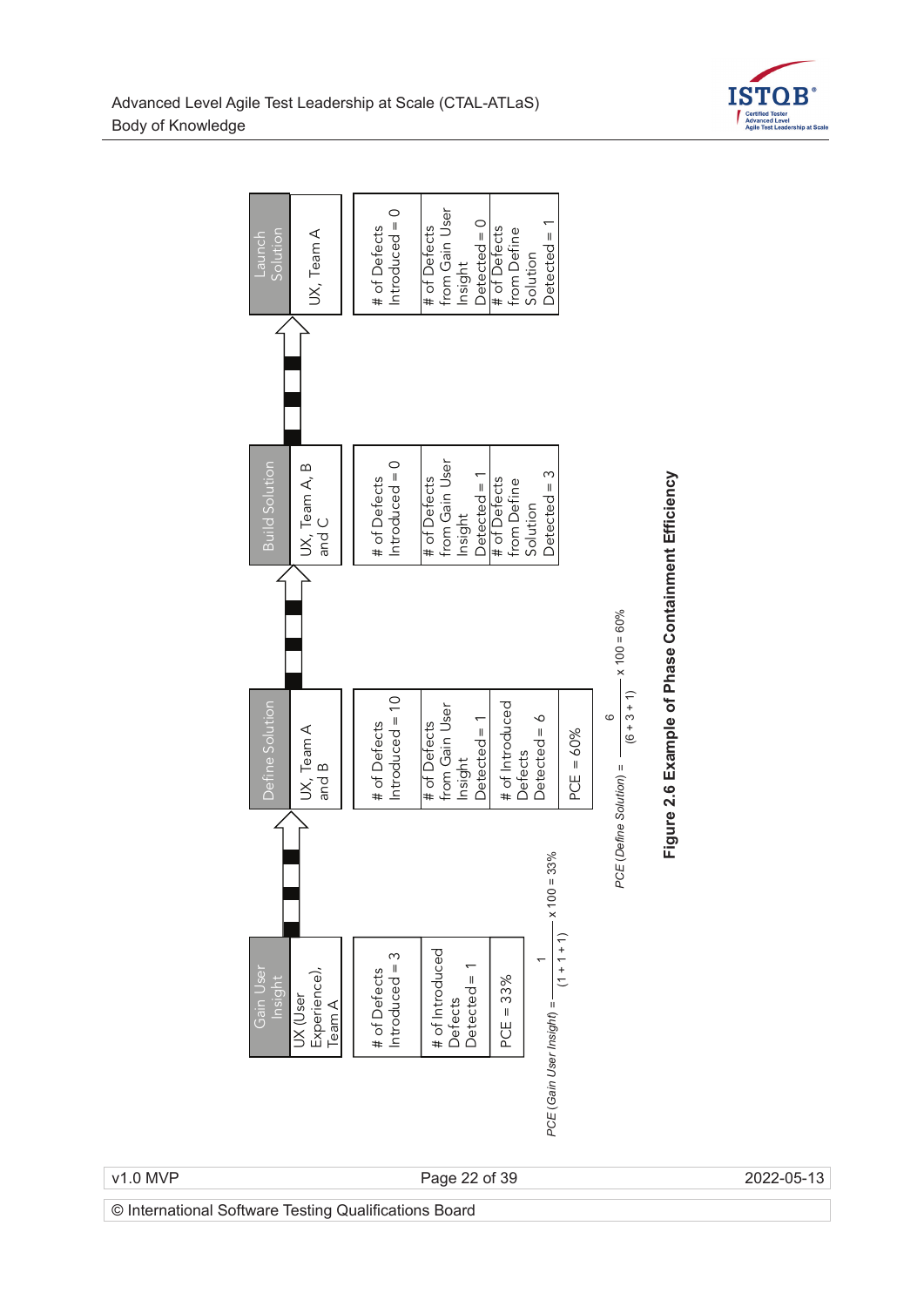

- Motion: Unnecessary movement or activities in a working step or between working steps that do not add value to the product (Lean Enterprise Institute, 2014), e.g., being forced to change the state of a defect report because the workflow in the defect management tool does not allow steps to be skipped even if it does not help coordinate the work through the defect's lifecycle.
- Waiting: Operators standing idle (Lean Enterprise Institute, 2014). Any person waiting for something (information, work done by others, access to a machine or resource), e.g., testers not progressing in their work because of the network slowing down or because downtime of the test environment interrupts test execution.
- Overproduction: Producing ahead of what is actually needed by the next process or customer (Lean Enterprise Institute, 2014), e.g., a test manager creates large test plans and test reports which nobody reads or are not living documents.
- Over-processing: Unnecessary or incorrect processing (Lean Enterprise Institute, 2014). Too many actions in a working step or unneeded working steps, e.g., before launching a new feature, the release needs to be approved by many different authorities in the company. Some of the authorities are only a formality.
- Correction: Inspection, $3$  rework, and scrap (Lean Enterprise Institute, 2014). Note that what lean calls inspection could include a late system test phase, which might be avoided. Scrap includes defects passed through the value stream resulting in rework and, e.g., an agile test team lead finds that the configuration parameters of a test environment always need a lot of correction cycles.
- Non-utilized talent: Failing to use feedback from employees to improve the process, and not giving people the opportunity to change for the better (Brito et al., 2020). It also includes not supporting people to grow in their work, through gaining new skills and competencies, e.g., not making use of an employee's skills, experience, and knowledge when assigning employees to specific roles.

Agile test leaders and agile test team leaders need to adopt lean thinking to analyze and optimize the organization's value streams. VSM can help identify waste in both an operational and a development value stream. In the situation of poor effectiveness or inefficiency, there are a few typical strategies to identify waste along a value stream:

- Look for work products piling up before and after each working step. This could result from waiting time of the handoffs between team members. For example, deficient signaling (lack of visual management) that work items are ready for the next working step and how information flows may lead to inefficient handoffs. Therefore, reducing and even eliminating these problems will help to reduce lead time.
- For each working step, observe the work products and the people creating them, and this may reveal opportunities to reduce processing time. It may also reveal the opposite, where important testing or quality activities are deferred that result in quality debt and a lower PCE.
- Search for and quantify defects before and after each working step. A high number of defects indicate waste. If the processing time increases but the number of defects remains the same, it could indicate that there are undiscovered defects or technical debt in a working step. So quantifying defects helps to identify opportunities to introduce built-in quality activities, especially for development value streams.

<sup>3</sup> The ISTQB® definition of inspection differs from the ones in common lean literature, e.g., *Lean Lexicon* (Lean Enterprise Institute, 2014).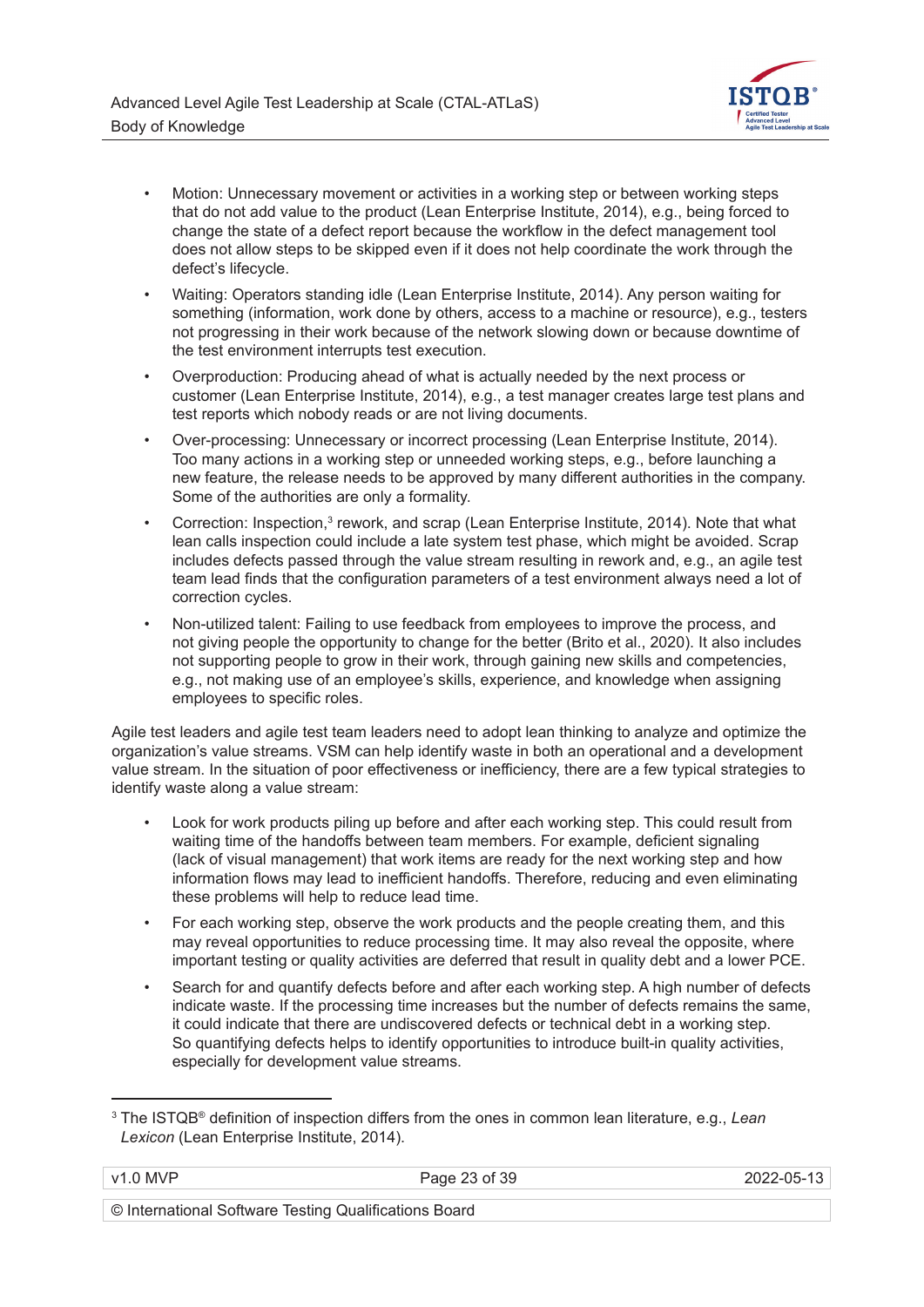

• Look at the number of support requests from customers or other stakeholders, which might come from quality issues. Handling such requests may interrupt the product delivery work and negatively affect the lead time and processing time.

The diagram in **Figure 2.7** is an example of a future state map where issues have been identified. The group has defined some targets for how the performance should be improved.

The future state map is a goal and not an in-depth analysis of how to reach the future state with all the improvement initiatives. The main objective is to identify the critical points along the value stream and develop knowledge on how to use them for more value, especially better quality and reduced lead time, at lower costs. How to identify, plan, and conduct the improvement steps using a structured problem-solving approach is covered in **Chapter 3**.

Analyzing and improving value streams essentially relies on learning to see working flows and empowering people to act differently regarding quality issues. Therefore, agile test leaders should contribute in a number of ways, for example:

- Promote a holistic view when analyzing problems and optimize the value stream
- Help people grow in their work and understand how quality and testing may impact the performance of a value stream
- Facilitate and coach a built-in quality approach, for example:
	- Encourage the development of in-depth knowledge of the product in the people creating it to find the defects before the clients find them, in the shortest lead time
	- Advocate and support implementation of a test-driven development approach
	- Promote a "stop, fix it first" culture to ensure continuity in the value creation to the customer instead of extensive testing at the end
	- For critical defects, swarming may need to be introduced for those features in order to contain the problems. In the context of multiple agile teams doing frequent deliveries, it prevents the loss of any critical information because of fast-changing circumstances. It also prevents the addition of any new blockers to software creation that might introduce new defects
	- Do root causes analysis of defects as part of "shifting-left"; this creates opportunity to change the way people are developing and testing, for better product delivery
- In the context of an operational value stream, help identify quality problems in a customer journey
- Support the inclusion of customers or end-users in a value stream, e.g., through:
	- Interactions with beta customers
	- Regular collaboration in acceptance test-driven development (ATDD) user story workshops
	- Exploratory testing sessions involving customers or end-users

Agile test leaders and agile test team leaders can help devise improvement initiatives to reduce waste through a number of PDCA cycles (see section **3.1 Structured Problem-Solving Approach for Testing and Quality Activities**).

If the organization understands the importance of quality assistance, then value stream mapping can be a powerful technique to introduce as part of the quality assistance effort.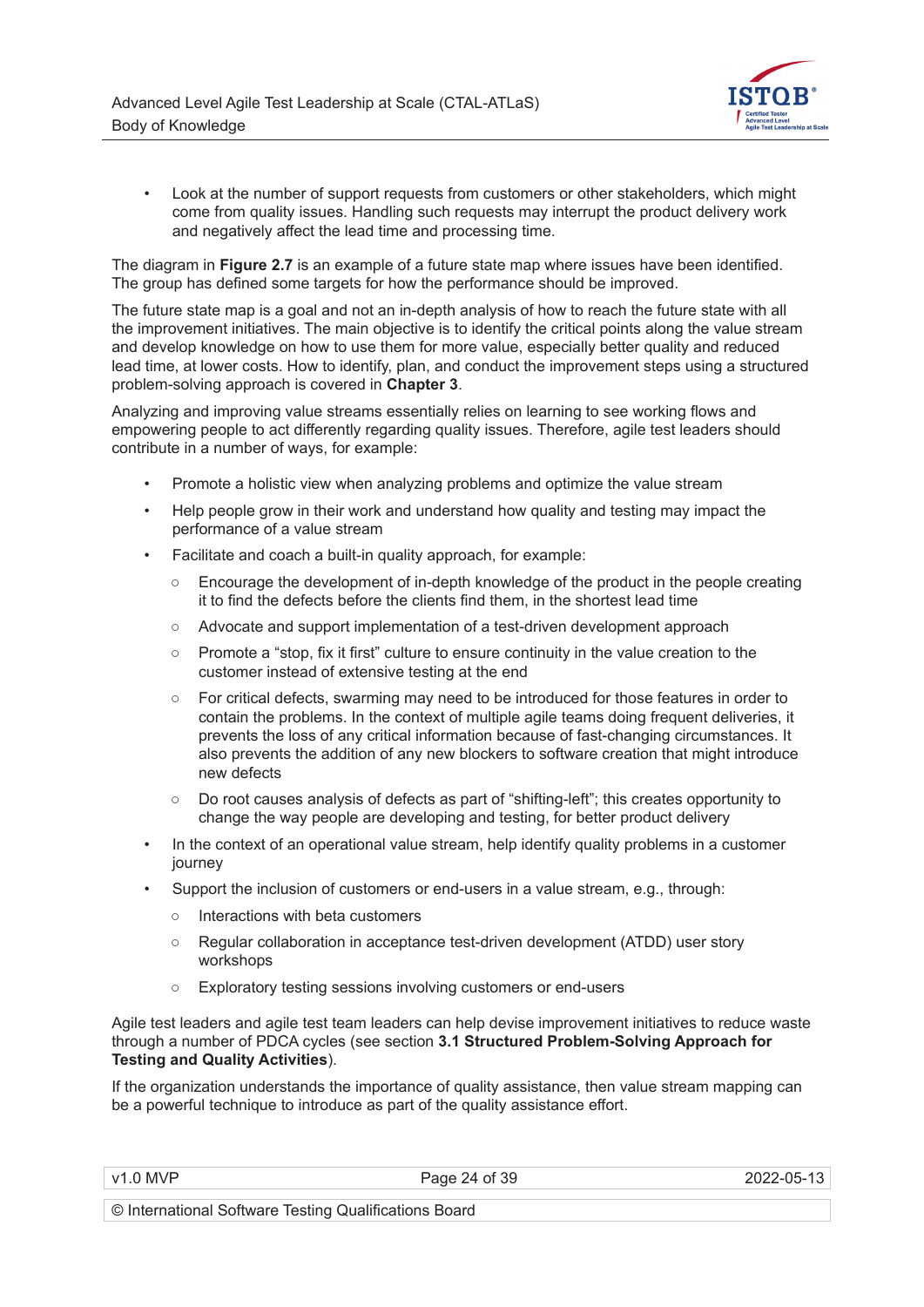



v1.0 MVP Page 25 of 39 2022-05-13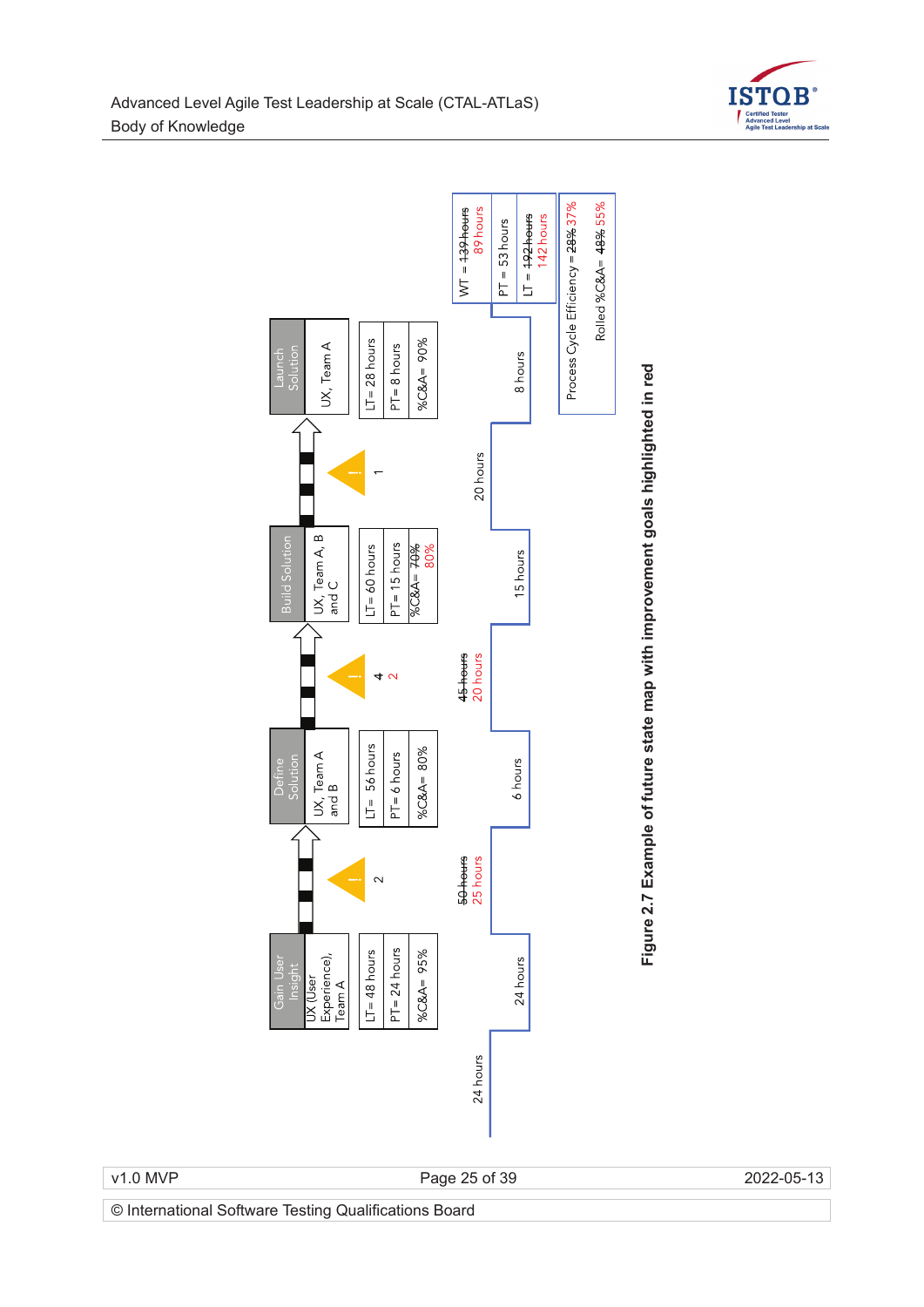

### **3 Continuous Improvement of Quality and Testing – 150 minutes**

As described in **Chapter 2, Value Stream Mapping**, value stream mapping and analysis help to identify quality and testing problems in a step of a value stream, which may be caused by things happening in a previous step or generate additional problems in a later step. One example is unclear user needs. If not discovered in early steps, unclear user needs may result in a complete solution being built that does not solve the user's problem. On the surface this may appear like a simple problem. However, understanding where things go wrong in the series of working steps and, equally important, understanding the underlying reasons why things go wrong may be much more complex. Once a deeper understanding is gained, improvement experiments can be introduced to solve the problem and prevent it from happening again. The PDCA Cycle is a method for organizing improvement, with experiments created by W. Edwards Deming.

Agile test leaders can promote and contribute to organizational learning by introducing a structured problem-solving approach. Furthermore, problem solving spanning multiple teams, and perhaps even multiple value streams, requires a broader and holistic view. Causal loop diagram (CLD) is a technique that is useful in this context when performing root cause analysis and retrospectives in general.

#### 3.1 Structured Problem-Solving Approach for Testing and Quality **Activities**

#### 3.1.1 Plan-Do-Check-Act Cycle

The PDCA cycle is a practical problem-solving and continuous improvement approach. PDCA can be used for local improvement experiments, e.g., reducing web-interface performance testing lead time. In the same way, broader improvement initiatives may also use PDCA cycles, e.g., several interdependent agile teams working on the same products want to reduce the number of defects.

Usually, PDCA starts with a gap analysis, which describes the goal and then describes the actual situation. The difference between the two is the gap. Such gaps could, for example, be to achieve a new goal, or to fix underperformance in the present set-up. Then it is possible to address the gap by using the PDCA cycle through a series of step improvements.

PDCA is closely connected to quality management. By using PDCA, an organization can effectively manage and continually improve its effectiveness and the quality of its deliveries, and thereby the value delivered to its customers. In an agile at scale context, where people see quality as a shared responsibility, PDCA has several benefits, such as:

- Minimizing recurring quality problems.
- Supporting people to form fact-based insights to derive improvement actions. It helps to rationalize effort for the whole organization while moving toward business agility.
- Leading to a systematic and in-depth observation throughout the value streams. As a result, people develop a better understanding of their organization's performance and quality.
- When PDCA cycles are repeated, they generate learnings for people and their organizations.

A fundamental principle of PDCA is iteration. A PDCA cycle begins with the Plan step, where the key activity is to develop an appropriate understanding of the problem or business opportunity and come up with a plan (hypothesis) for implementation, including how to check if the hypothesis is valid using some metric.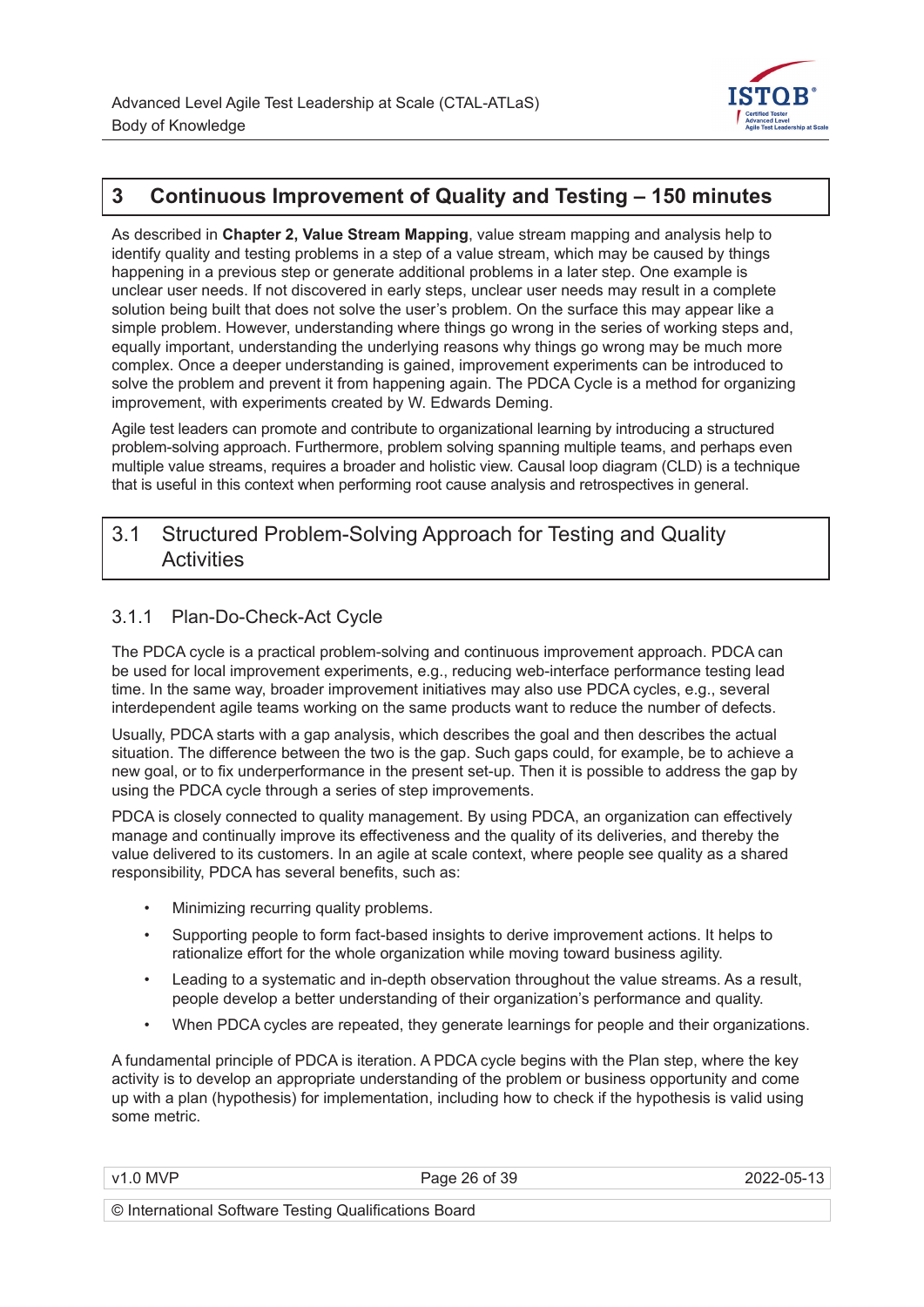

In the Do step, the previously created plan is put into action as outlined.

The purpose of the Check step is to measure the effects of the actions implemented during the Do step. A check requires comparison of the actual results against the target results and predictions that were defined during the Plan step. Negative results will often lead to the start of a new PDCA cycle. Additionally, results that are better than expected or targeted, can provide opportunities for new PDCA cycles.

During the Act step, based on the findings, measures are taken to make sure implementation of new ways of working are sustainable. This may involve the standardization of processes.

Here is an example of how PDCA can be used in solving problems across multiple agile teams in an organization:

Two teams have received negative feedback about non-functional quality aspects of a product from an important customer they both develop for.

- Plan: The agile test leader sees the feedback as an opportunity to identify and discuss the perceived problem with the product owner (PO). They come up with the hypothesis that one root cause of the problem is the lack of concrete and customer-relevant performance requirements, which leads to poor implementation and testing. The test leader talks to the two teams and to the customer contacts they both have and comes up with a plan to try a workshop format that involves team members and customer representatives. The Plan step of PDCA is to run a workshop and check that:
	- Teams confirm the format fundamentally improves understanding of the areas that are performance critical to the customer
	- Such workshop formats produce testable performance limits
	- The customer gives positive feedback that participating on a regular basis is an acceptable investment for them
	- The ongoing development after the workshop uses the workshop results for testing, and therefore produces relevant results
- Do: The workshop is held, and the two teams use the performance criteria of the workshop in development and testing of the next iterations.
- Check: In a retrospective after the release, all of the criteria set up in the Plan step are met. Additional feedback from team members is that, in some areas, customer feedback was too narrow for some kinds of performance testing.
- Act: A wiki description of the workshop format is documented and the PO organization agrees to hold at least one workshop on non-functional criteria with a customer each quarter. This last decision can be seen as the Plan step into another PDCA cycle. Furthermore, the teams collaborate with product owners for using additional industry benchmarks as performance acceptance criteria, which are set as a standard.

Here is an example where the Act step is skipped because the expected improvements would not be realized based on the pilot results:

The use of the company's test management tool is called into question by some agile teams. The tool seems old-fashioned and is not kept up to date. However, despite the obvious shortcomings, the tool is not being officially discontinued. Some teams have already looked for an alternative tool to help them connect their tests with the continuous integration (CI) pipeline; some say that the existing tool is the only way to get an overview of system tests for maintaining the regression test suite. Three teams hold team retrospectives about the test management tool and decide that they will see if they can find a replacement tool by running proof of concepts, where each team will use a different tool.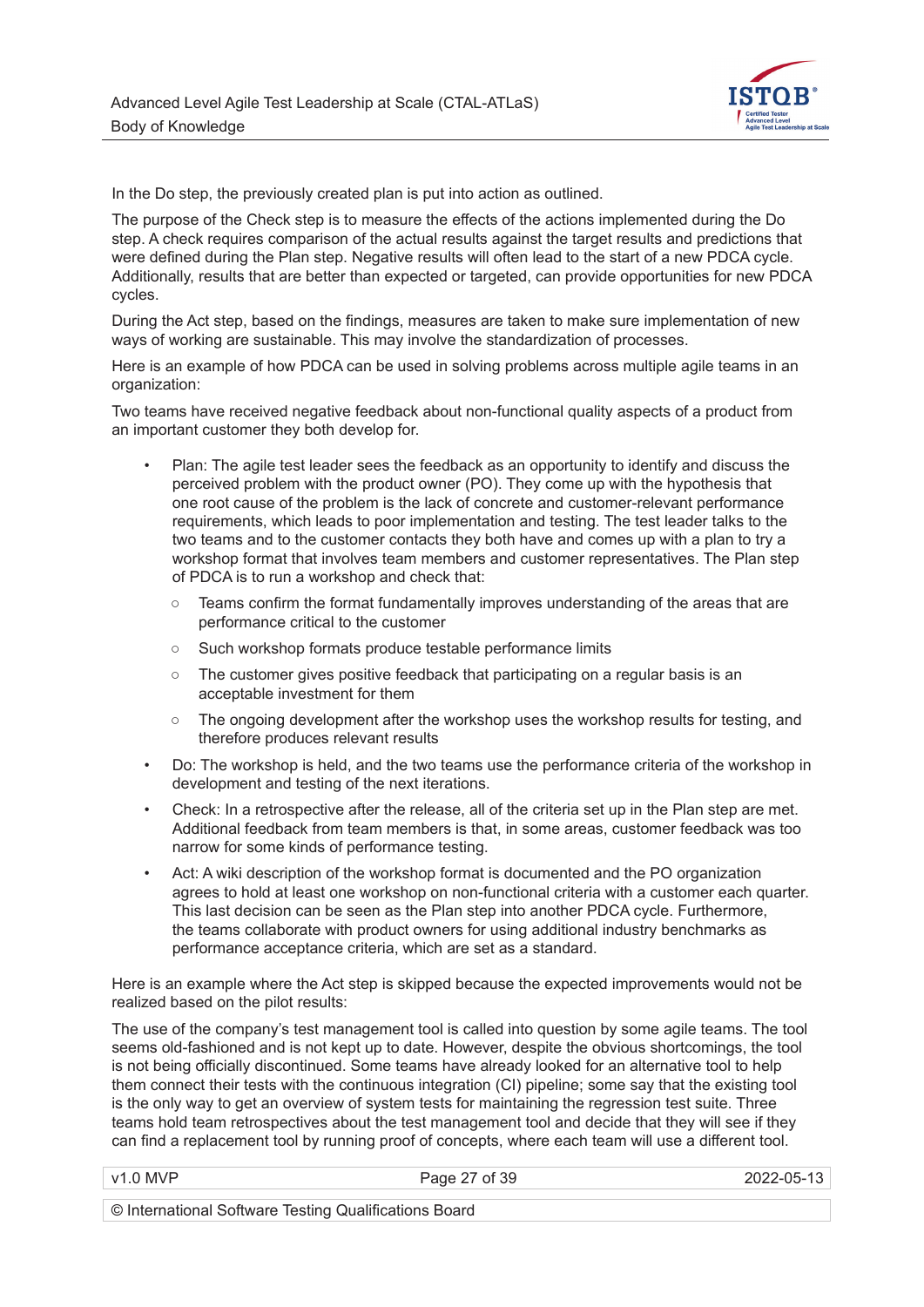

- Plan: An agile test leader confers with the scrum masters of the different teams and they hold a team of teams retrospective. They develop a plan with the goal of finding a test management tool that would become mandatory to use for all the agile teams. It is decided to stop one of the team's pilots, which was based on technology that could not be used by other teams, and let the other two pilots proceed. It is also decided that both proof of concept pilots will each be reviewed by another team.
- Do: In the Do step both teams continue with their pilot, documenting the good and bad experiences with the respective tools they have chosen. Both teams come to the conclusion that they would like to continue with their tool.
- Check: Each team reviews the pilot results and conclusions made by the other team. However, the team that has not tried the tool themselves does not come to the same positive conclusion based on the findings of the other team. The results are discussed in a workshop to see if continuing with two tools could be a long-term solution. Since the agreement was that it should be one common tool, the teams do not continue to the Act step. Instead, it is agreed that a new plan is needed.

In a quality assistance context, an agile test leader may facilitate a PDCA cycle to resolve a large number of "not complete and accurate" work products throughout a value stream.While defining a future state value stream map, teams may test some assumptions and validate their actions in the context of different PDCA cycles, e.g., the high number of "not complete and accurate" work items might be one of the main causes for the high lead time.

For further elaboration of different methods for test process improvement, see Expert Level in *Improving the Testing Process* (ISTQB®, 2011).

#### 3.1.2 Embedding PDCA in the Organization

As mentioned before, PDCA can be used for local improvement experiments and for broader improvement initiatives.

In the agile at scale frameworks, the typical organizational settings for running PDCA for software development and testing are:

- Multi-team retrospectives
- Project and program level improvement boards
- Time boxes for improvement efforts during release planning meetings

Running PDCA in the context of business agility requires:

- Shared understanding of what a problem is before starting a PDCA cycle. A problem is a performance gap between an expectation and the current reality, e.g., a surprising number of defects, an additional lead time for a release, or an unsatisfied customer are all problems. Numbers are essential when expressing a performance gap. Therefore, we start a PDCA cycle regarding customer satisfaction only when we know the current satisfaction rating (e.g., 8) and the target (e.g., 9).
- Describing a problem correctly is critical, e.g., a client representative may describe a missed milestone as a lead time gap—we spent 23 days instead of the 10 originally planned. Everybody should learn the ability to report accurately by practicing within the organization. A quality assistance approach supports putting that in motion.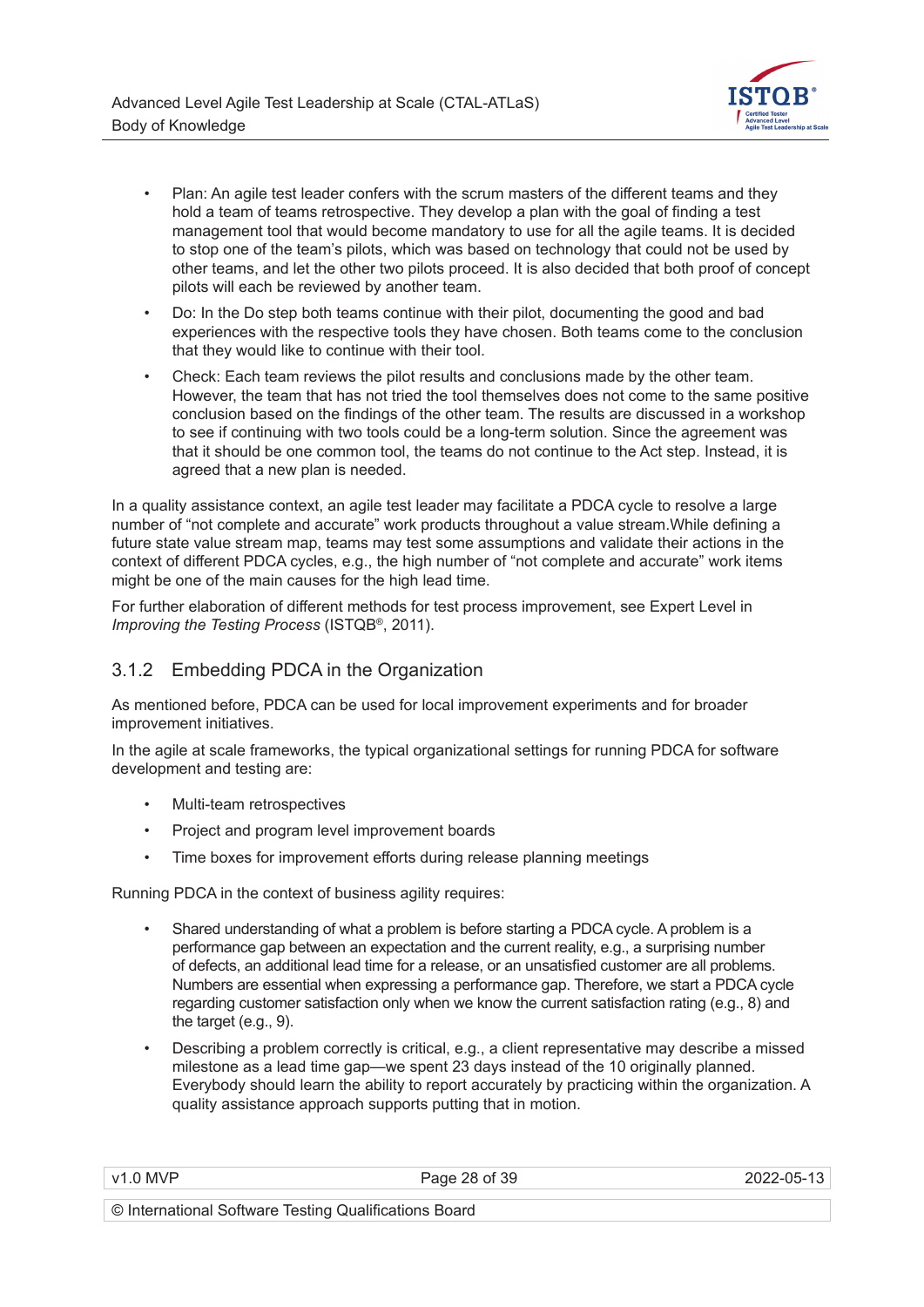

• Ability to find problems or opportunities throughout the organization. Everyone should be able to identify problems anywhere and resolve them appropriately as soon as they arise. This requires an environment where people feel safe to reveal failures. A culture of accepting failure, which sees failure as an opportunity to learn, is essential to implement improvement at the organizational level.

A problem or opportunity for which it is appropriate to conduct a PDCA cycle has to have a direct impact on customers. Resolving such a problem increases the organization's ability to deliver more value to its customers.

Agile teams can conduct a PDCA cycle over several retrospectives. For example, during the first session, a team could agree and define the problem, perform observations, and devise a plan. Then, during the sprint, they execute the actions as previously devised. So, the subsequent retrospective could be about the Check of the PDCA cycle.

The Act generates conclusions from the actions devised during the Plan and executed. Primarily, this step is about what needs to be changed from now on in the ways of working. The outcome is typically to create work standards that everyone will use until the next PDCA cycle defines something better (Liker and Meier, 2005). A way to spread a work standard over an organization is to use formal and practical training sessions in pair mode.

Embedding PDCA in an organization is a lot about finding opportunities to learn. Opportunities can arise from everyday work, or they can be actively looked for by comparing the current situation with examples from other teams, companies, or models that try to measure agile maturity.

Many agile scaling frameworks try to measure, and hence make transparent, organizational effectiveness. This needs a safe environment for transparency as a basis, otherwise measuring team and value stream maturity can push people and teams to hide what is going on so as not to be considered inefficient. If a company has crafted a fitting maturity model, on the other hand, this can help to spot opportunities for PDCA cycles.

Teams that "Do" local improvement efforts should also go through the following steps:

- Identify, for example:
	- Define a test metric which can be used by others in a different part of the organization
	- Analyze responses from a user help desk ticketing system and document the result in the configuration management system so that it is visible for all
	- $\circ$  Conduct detailed analysis as to what kind of coverage really is measured in the CI pipeline and write an article describing it in the company's knowledge management system
- Align, for example:
	- Actively facilitate discussions with software architects about testability
	- Let a testing community of practice know about the problem and encourage them to provide input to the improvement efforts
- Realize, for example:
	- Write transparent (just enough) documentation as part of the realization of the improvement experiments
- Signpost local PDCA experiments across the organization in order to allow implementation of improvements where helpful and generate organizational learning

Page 29 of 39 2022-05-13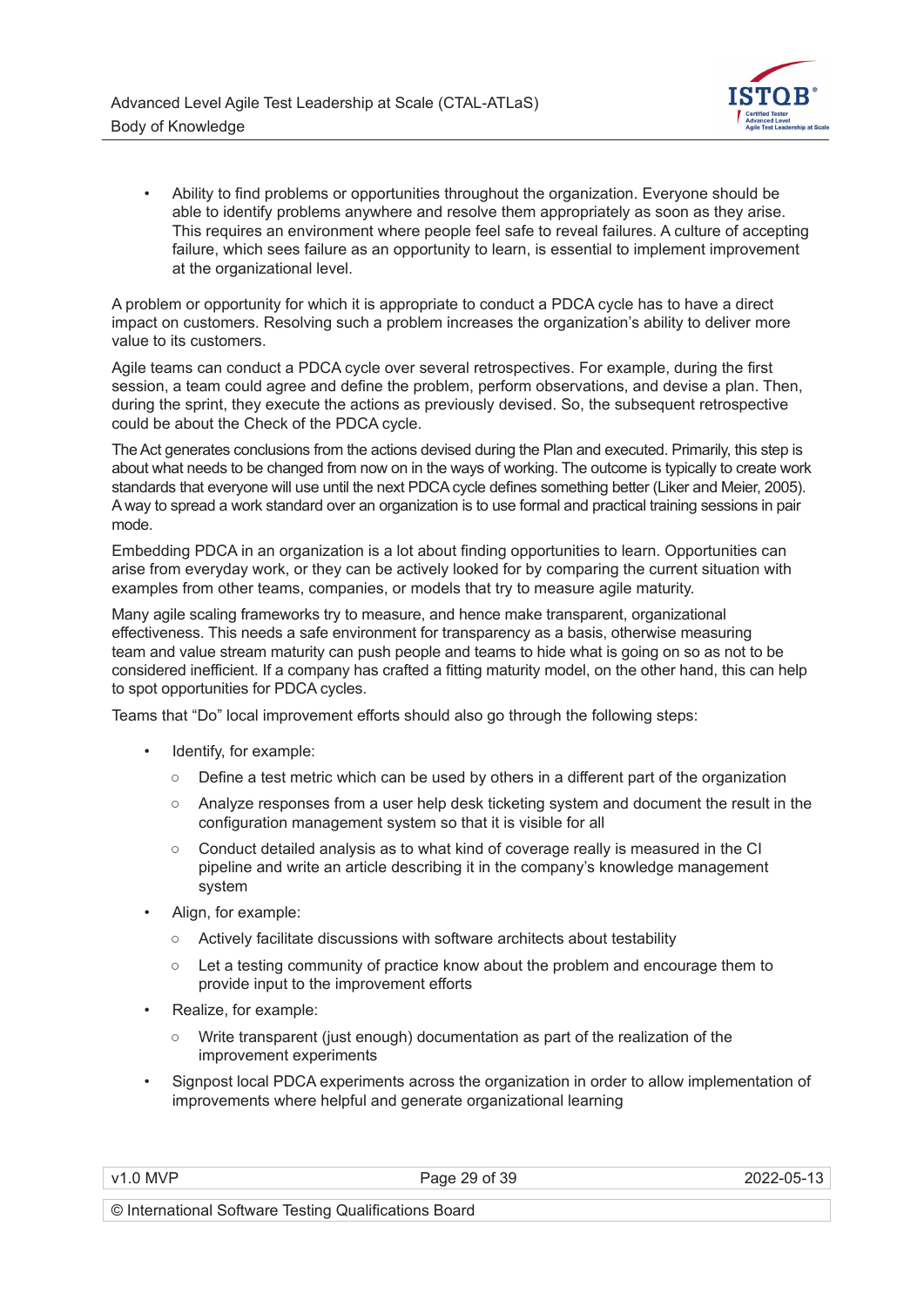

- Let a community of practice know the results of experiments
- Use big openly visible monitors showing dashboards of the CI pipeline
- Make sure that improvement experiments and results are accessible in configuration management systems beyond the team
- Include results of team improvement efforts in discussions at multi-team retrospectives

To identify, align, realize, and signpost can be seen as a second cycle within the Do step (Béndek, 2018).

To sum up, supporting conditions for a good PDCA culture at scale can mean:

- Teams behave in a way that fosters the potential for organizational improvements.
- Official meetings and processes for improvement beyond the team level are encouraged across the organization.
- There is management support for multi-team PDCA meetings and processes, since, without that, local improvement initiatives will mostly fail to have broader impact.

### 3.2 Systems Thinking and Analysis of Root Causes

Leading a quality assistance approach on an organizational and strategic level requires a broader view than a single delivery, project, or department. Systems thinking and root cause analysis are important disciplines that provide many different techniques to analyze complex problems. An agile test leader needs to participate in and facilitate analysis of complex problems to help the organization grow and optimize its value streams.

#### 3.2.1 Systems Thinking

Systems thinking is a crucial discipline when scaling agile from a software development approach used primarily by IT teams to a value-driven approach that includes everyone in the organization. Some of the frameworks for scaling agile have systems thinking as one of the key principles, e.g., LeSS (The LeSS Company B.V., no date) and SAFe (Scaled Agile Inc., 2019).

Although there are many different definitions of systems thinking, they all have some characteristics in common. The following list is summarized from Stave and Hopper (2007):

- Recognizing interconnections: Seeing the whole system and understanding how the parts of the system relate to the whole.
- Identifying feedback: Identifying cause-and-effect relationships between parts of a system, describing chains of causal relationships, recognizing that closed causal chains create feedback, and identifying polarity of individual relationships and feedback loops.
- Understanding dynamic behavior: Understanding that feedback is responsible for generating the patterns of behavior exhibited by a system, defining system problems in terms of dynamic behavior, seeing system behavior as a function of internal structure rather than external disturbance, understanding the types of behavior patterns associated with different types of feedback structures, and recognizing the effect of delays on behavior.
- Differentiating types of flows and variables: Understanding the difference between being able to identify rates, levels, material, and information flow, and understanding the way different variables work in a system.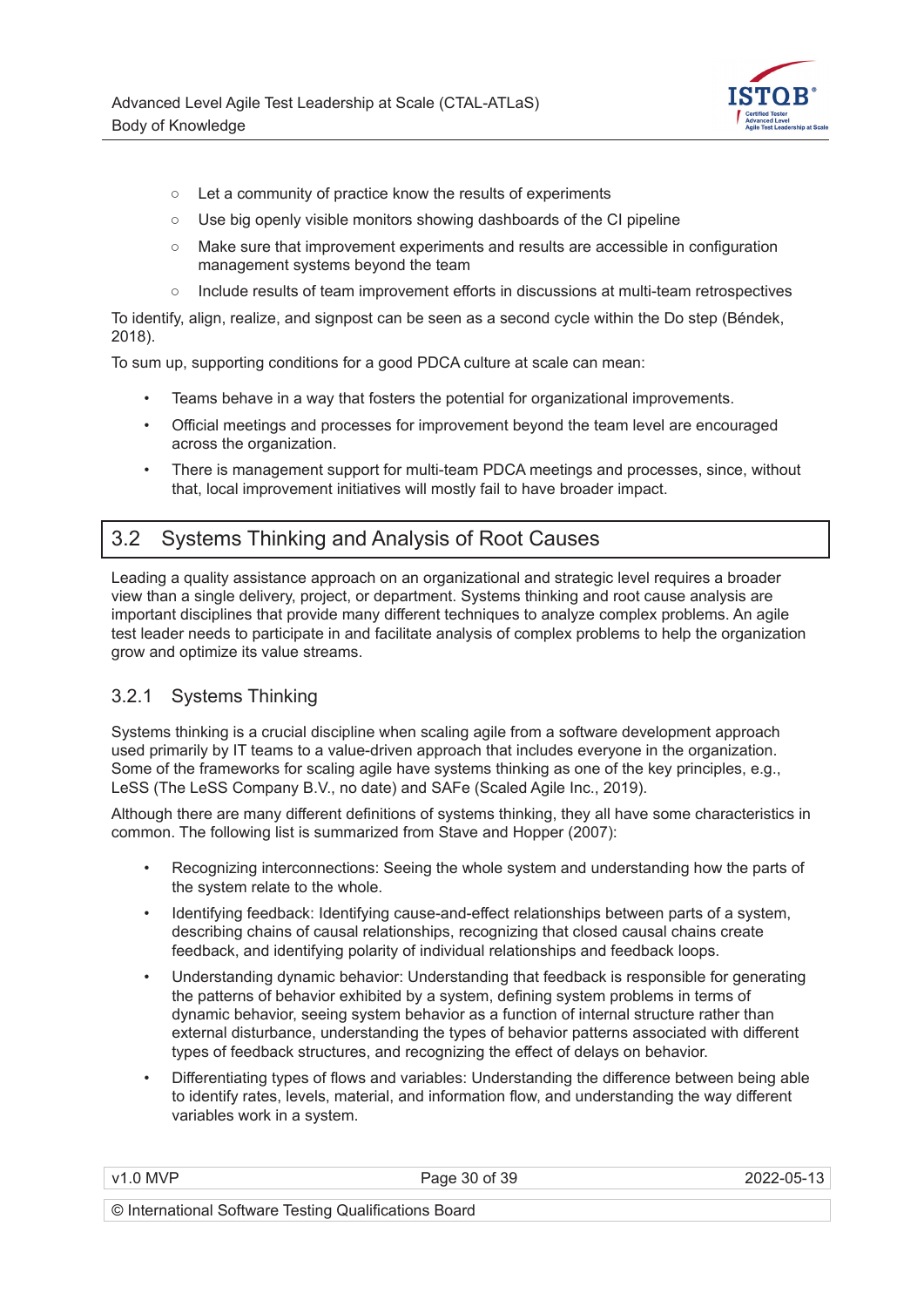

- Using conceptual models: Synthesizing and applying the concepts of causality, feedback, and types of variables.
- Creating simulation models: By describing system connections in mathematical terms.<sup>4</sup>
- Testing policies: Using simulation models to identify leverage points and test hypotheses for decision making.

In systems thinking, a value stream is one type of system in an organization (Scaled Agile Inc., 2019). It is essential that the full value stream is optimized and not just one of its parts. The organization is also a type of system, as well as the technical systems (Scaled Agile Inc., 2019). Systems thinking includes identifying and understanding systems, predicting their behaviors, and devising modifications to them in order to produce desired effects (Arnold and Wade, 2007).

Peter Senge has described systems thinking as the fifth discipline needed to build a learning organization. One of the challenges with learning is that cause and effect are not always closely linked in time and space. The most critical decisions made in many organizations have system-wide consequences that stretch over years or decades (Senge, 1990).

Systems thinking techniques help to (The LeSS Company B.V., no date):

- Understand system dynamics
- Identify root causes in complex systems
- Challenge existing mental models
- Avoid local optimization

As mentioned earlier in **Chapters 1** and **2**, when adopting a quality assistance approach, agile test leaders help optimize the full system and not just a team or department of testers. If agile test leaders do not have basic skills in systems thinking, there is a risk of local optimization (i.e., changes that will improve testing but result in a decrease of the total value delivery). The risk is higher when using a traditional development approach because quality and testing activities are often handled as part of each phase and especially when the test phase follows the development phase.

System thinking can be used in many different situations, e.g., problem solving, decision making, multi-team retrospectives, and process improvement. Two techniques used in systems thinking are covered next.

#### 3.2.2 Root Causes

As is discussed in the Foundation Level syllabus (ISTQB®, 2018), root cause analysis is essential for good retrospectives.

When multiple agile teams need to collaborate in order to implement a system or a solution, some of the QA and testing activities will span multiple teams and the responsibility for delivering a working solution is normally shared between the teams. When problems occur, the agile teams need to collaborate to understand what is causing the problems and how to solve them effectively. If a single team tries to fix a problem without having a full picture of the solution, this may cause new problems for the other agile teams or only work in limited situations.

<sup>4</sup> Some authors regard creating simulation models as an advanced component of systems thinking. Other authors regard it as beyond the definition of systems thinking (Stave and Hopper, 2007).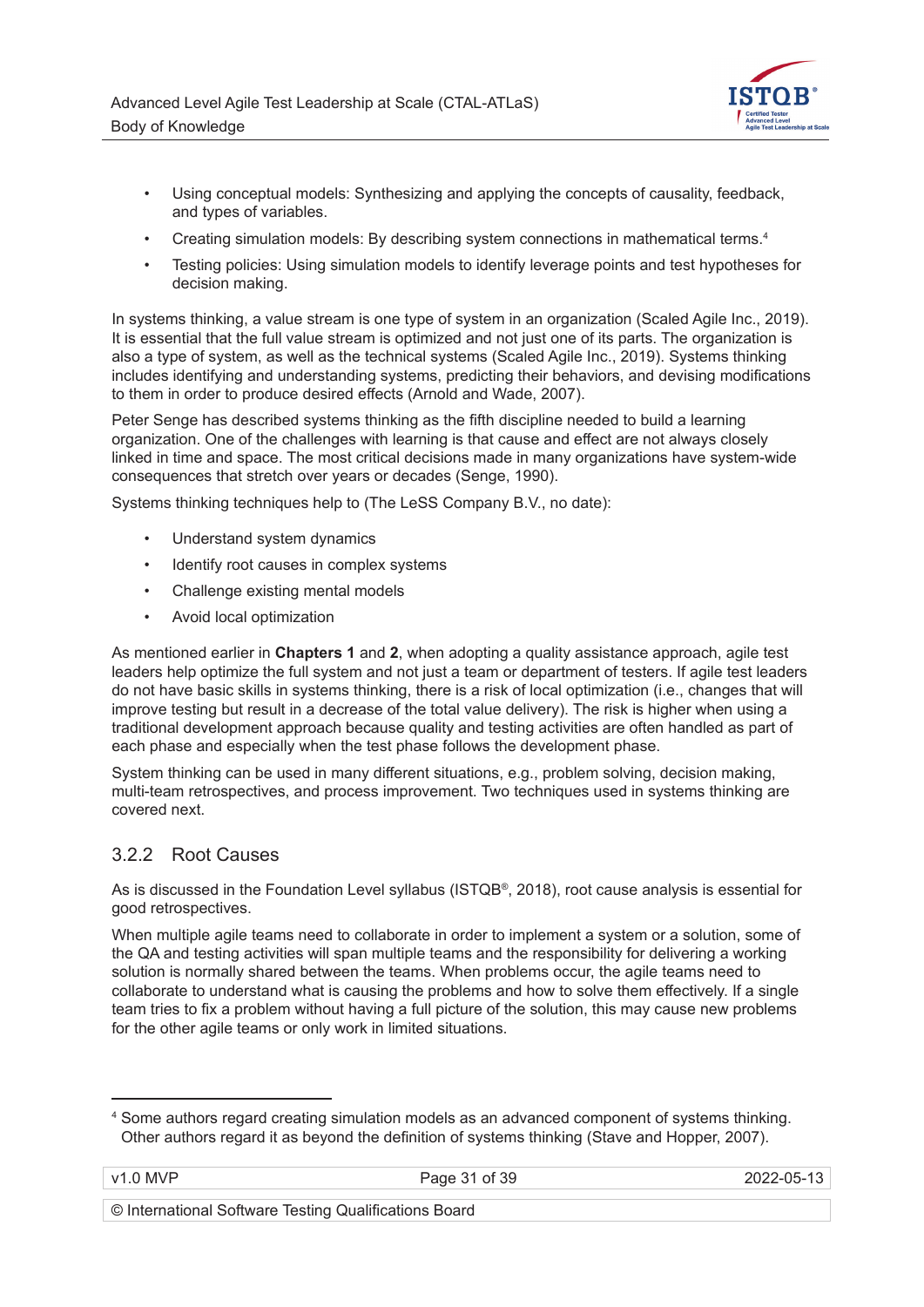

Potential problems that often span multiple teams include:

- Failed releases in production
- Unstable test environments
- Fragile test automation
- Design for testability (a vital aspect of the system)
- Problems with integration with systems or solutions delivered by external partners or suppliers
- Certain levels/types of test (e.g., system testing, system integration testing, hardware– software integration testing, system of systems testing, and field testing)
- How to validate business hypotheses

Besides problems, there are other good reasons for focusing on QA and testing across multiple agile teams:

- Reducing license costs or other costs connected to tools, equipment, or other things needed for QA and testing purposes
- Identifying and leveraging synergies by aligning on tool suites and processes
- General improvement and optimization of QA and testing activities
- Continuous attention to important areas (high business risk) to keep them at their current level and avoid regression
- Creating knowledge and common understanding of the system and processes

Finding bottlenecks in a value stream often means a root cause for waste has been found. The theory of constraints (TOC) described in *The Goal* (Goldratt and Cox, 2004) gives practical advice on how to look for bottlenecks in different systems. If the organization moves from a traditional to an agile set-up there may be bottlenecks in the development value stream. Here are examples in order of rising maturity:

- 1. Environment creation: Testers can help by providing methods used for automated set-up of test environments for the whole value stream. Testers might need to learn about new technological trends, such as infrastructure as code. Environments that are available as selfservice can avoid bottlenecks.
- 2. Code deployment: Testers can help with automating deployment safely, securely, and reliably.
- 3. System testing: A countermeasure can be to massively automate and parallelize system tests. Another countermeasure is to shift left tests to unit and integration level and only rely on system tests if strictly necessary. Test data for complex system test environments that is available as a self-service can avoid bottlenecks.
- 4. Software architecture: Moving from tight to loosely coupled architectures can reduce lead times. Testers can support developers practicing domain-driven design with their domain knowledge (see ISTQB®, 2019). Testers might have to learn new technologies such as microservice architecture.

There is a range of approaches found in lean (Lean Six Sigma or other lean bodies of knowledge) that can also be used in software development. The most basic root-cause analysis technique in lean is the "Five Whys." This is a practice of asking "Why?" repeatedly whenever a problem is encountered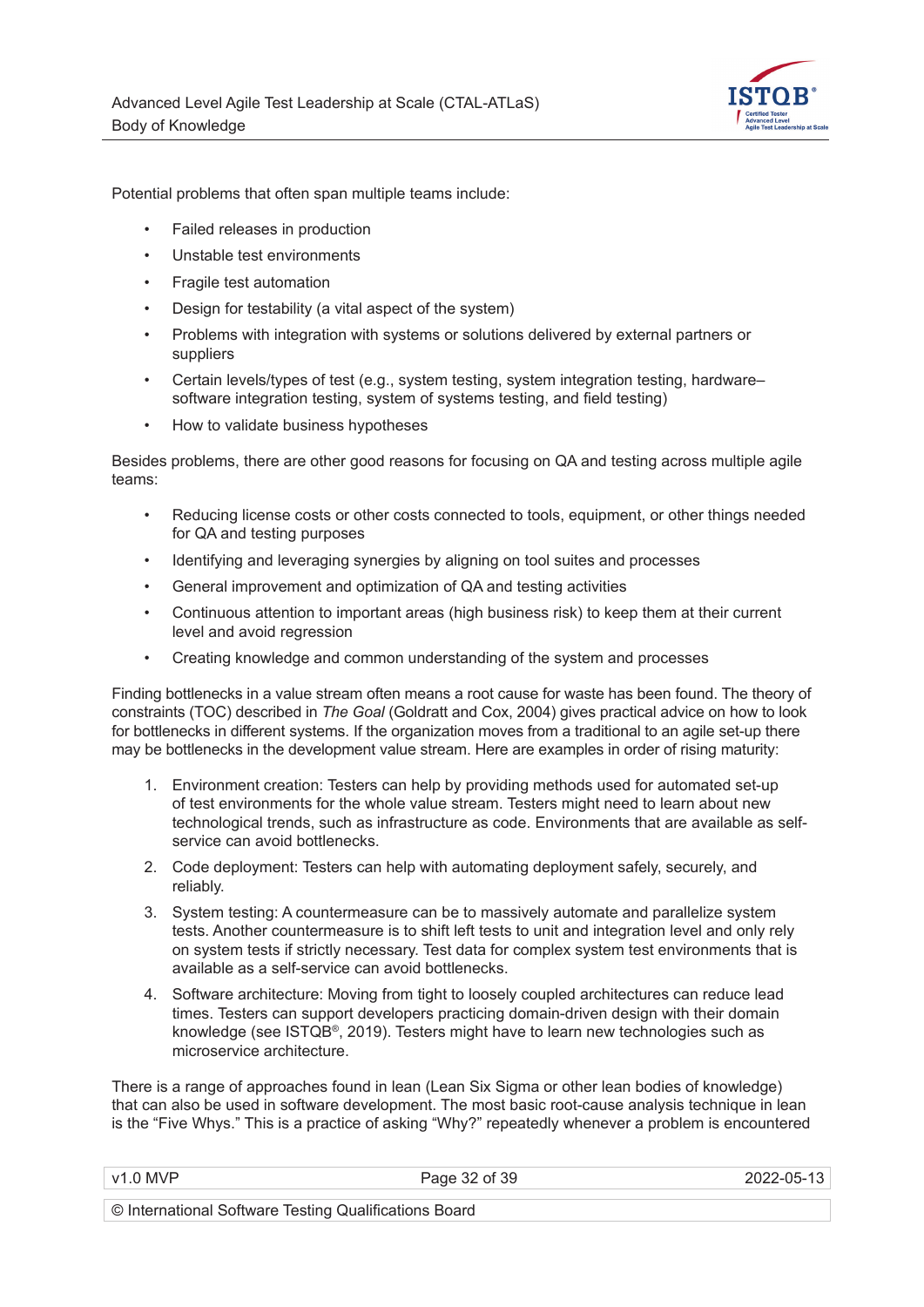

in order to get beyond the obvious symptoms and discover the root cause. Two other frequently used techniques are Pareto charts and fishbone diagrams.

Sometimes, static models (like the fishbone diagram) do not dig deep enough to really understand root causes in dynamic systems. For a technical example common in "system under tests" software that testers encounter, think of defects introduced by timing problems, which can be very hard to capture and understand. Causal loop diagram is a tool for representing the feedback structure of systems. The diagram can be used for modeling technical systems as well as systems that are built from human interactions. CLD originates from flow diagrams, which were used to analyze industrial dynamics.

#### 3.2.3 Causal Loop Diagram

As explained at the beginning of **section 3.2**, systems thinking is crucial for understanding, analyzing, and changing complex systems, such as a value stream, a part of the organization, or the system landscape. One way of doing that is by using a CLD, which is also sometimes called a system model (Larman and Vodde, 2016).

A CLD is a thinking tool that helps visualize and analyze cause-and-effect relationships and feedback loops in a system. It shows how different variables affect each other and create reinforcing or balancing loops.

The benefit of a CLD is that it reveals the non-obvious causes and effects and their interconnectedness in a broader system. It helps to see beyond the immediate, visible symptoms and thereby to find more effective and long-lasting solutions to problems. Unlike other, simpler, techniques for root cause analysis, CLD can include details that help explain the system's complexity, e.g., delays in feedback and how the goals that the organization is pursuing affect the system. In the latter case, revising the goal is sometimes the most effective and efficient solution. Other benefits of CLD are:

- Easy to get started as it only requires a place to draw together
- Simple and concrete
- Learning to see systems dynamics
- Building a shared understanding of complex problems
- Eliciting and capturing the mental models of individuals or teams
- Communicating the important causal loops that could be responsible for a problem

A CLD consists of four basic elements: variables; the links between variables; a plus or minus sign on the links, which show how the variables are interconnected; and loop markers, which show what type of behavior the system will produce (Sterman, 2000). There are different notations used in CLD. **Figure 3.1** is an example. **Figure 3.2** is a generic example of a CLD to show the basic notation. Concrete examples will follow later.

To create a CLD it is important to have a group of people with different perspectives of the problem or system at hand. The main steps, which are repeated as the discussion evolves, are:

- 1. Define variables
- 2. Define causal relationships between variables
- 3. Describe what effect one variable has on another
- 4. Add other factors that affect the system (e.g., delays and goals)
- 5. Identify and describe reinforcing and balancing causal loops
- 6. Identify possible interventions to resolve the problem

v1.0 MVP 2022-05-13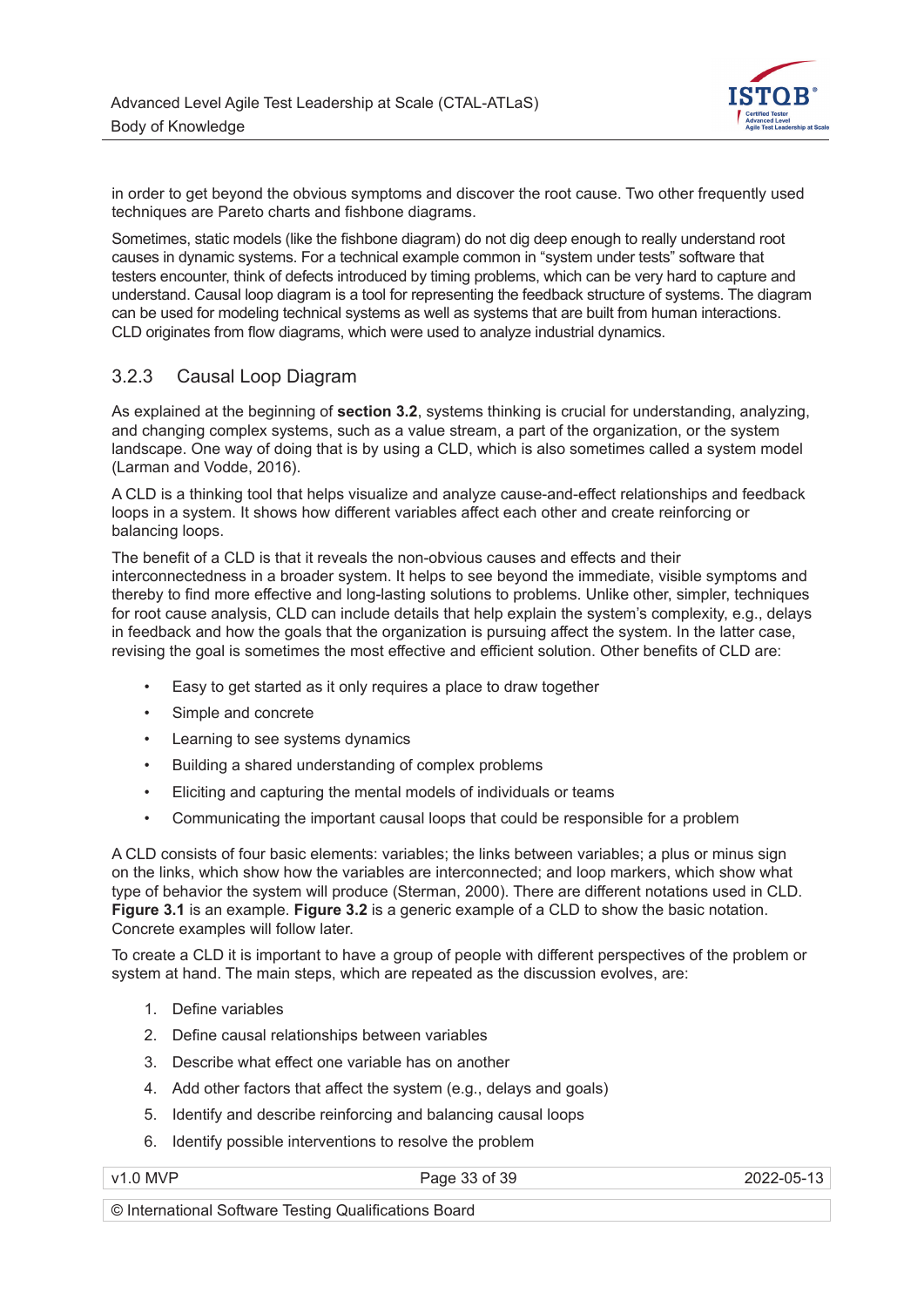

| variable                             | Variable. An important aspect of the system. Typically<br>something that is quantifiable, e.g., velocity (rate of delivery)<br>of features, code quality, number of defects.                                                                   |
|--------------------------------------|------------------------------------------------------------------------------------------------------------------------------------------------------------------------------------------------------------------------------------------------|
|                                      | Causal link. Shows that there is a relation between variables,<br>e.g., if the number of defects increases, then the amount of<br>waste increases, and vice versa.                                                                             |
| actions to improve<br>quality        | Plus sign (+). Shows that a change in one variable leads to<br>a change in the second variable in the same direction, e.g.,<br>if the number of testers available to work decreases, the<br>organizational productivity will also decrease.    |
| quality gap                          | Minus sign (-). Shows that a change in the first variable<br>causes a change in the opposite direction in the second<br>variable, e.g., if the number of experienced testers goes<br>down, then the number of defects goes up, and vice versa. |
| delay                                | Delay. If there is a significant time delay between the change<br>of a variable and the influence on the depending variable,<br>this is marked with "DELAY" on the arrows.                                                                     |
| B<br>Loop Marker                     | Balance (B). The causal influences in the loop keep things in<br>balance.<br>Loops with an odd number of minus signs are balancing.                                                                                                            |
| R                                    | Reinforce (R). The causal relationships within the loop create<br>exponential growth.                                                                                                                                                          |
| Loop Marker                          | Loops with an even number of minus signs are reinforcing.                                                                                                                                                                                      |
| goal: desired quality<br>quality gap | Goal. The outcome that someone wants to achieve. Teams,<br>people, complex systems, and organizations have goals.                                                                                                                              |

#### **Figure 3.1 Notation and examples in casual loop diagrams**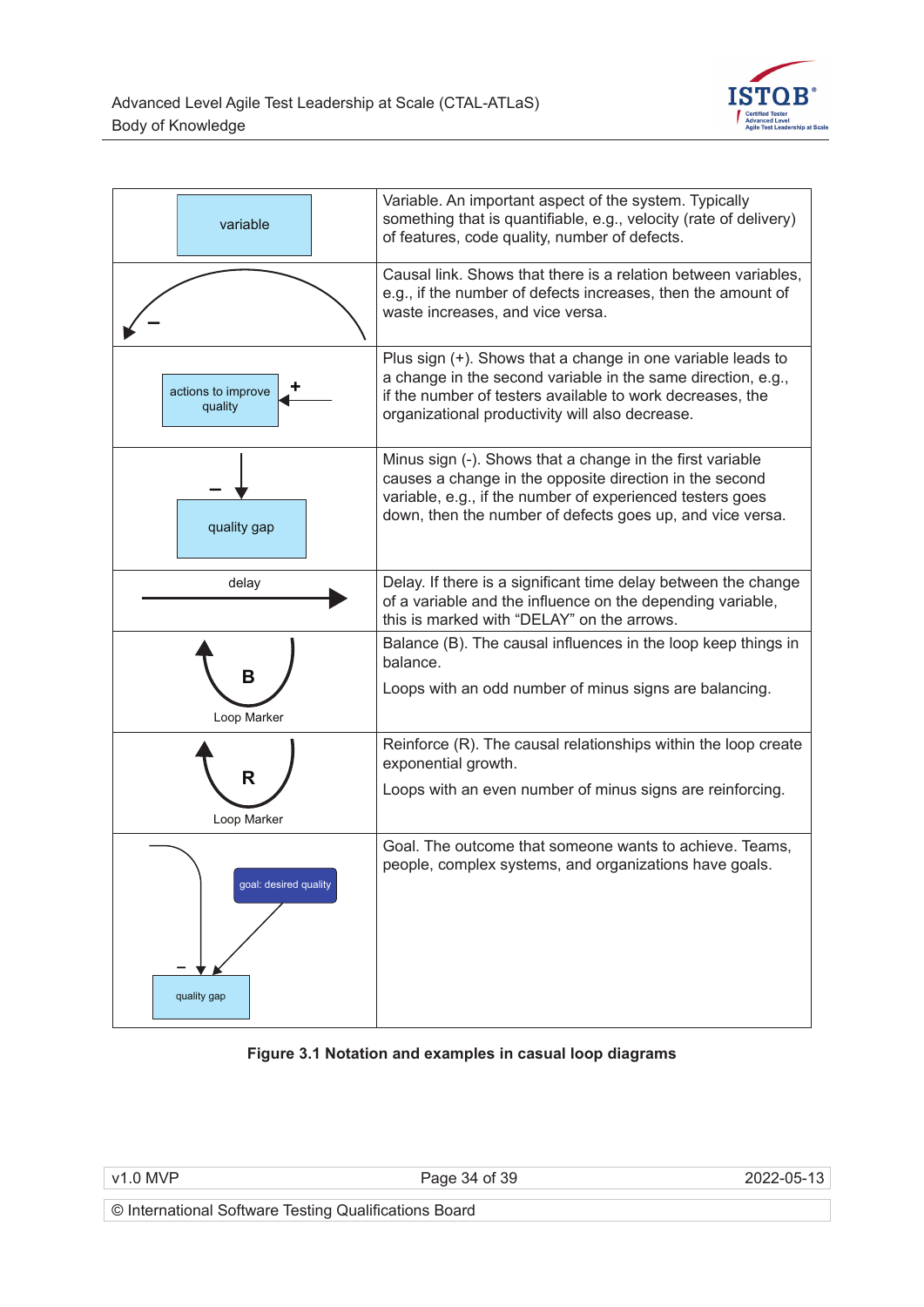



**Figure 3.2 Example of a generic CLD notation**

It can take several sessions to visualize a complex system. One important aspect is to qualify the effects with data from real life. Otherwise, the model may just reinforce existing mental models and not show the flaws they might have.

Tips that help to visualize CLDs concisely and meaningfully are:

- Select good variable names (use nouns, use variables which represent quantities that can vary over time, choose the more positive sense of variable names)
- Include possible, unintended consequences as well as the expected outcomes
- Include goals (e.g., a short loop which states that "actions to improve quality" raise "quality" and "quality" reduces "the number of actions to improve quality" may not be clear)

One could add "quality gap" and "desired quality" in **Figure 3.3** to emphasize that "quality" reduces "quality gap" and "quality gap" is a driver for "actions to improve quality." In **Figure 3.4**, the "desired quality" box is added outside the loop to show that it should not be changed during a quality cycle.



**Figure 3.3 Example of a simple causal loop diagram without a goal**

|  | $v1.0$ MVP |  |
|--|------------|--|
|  |            |  |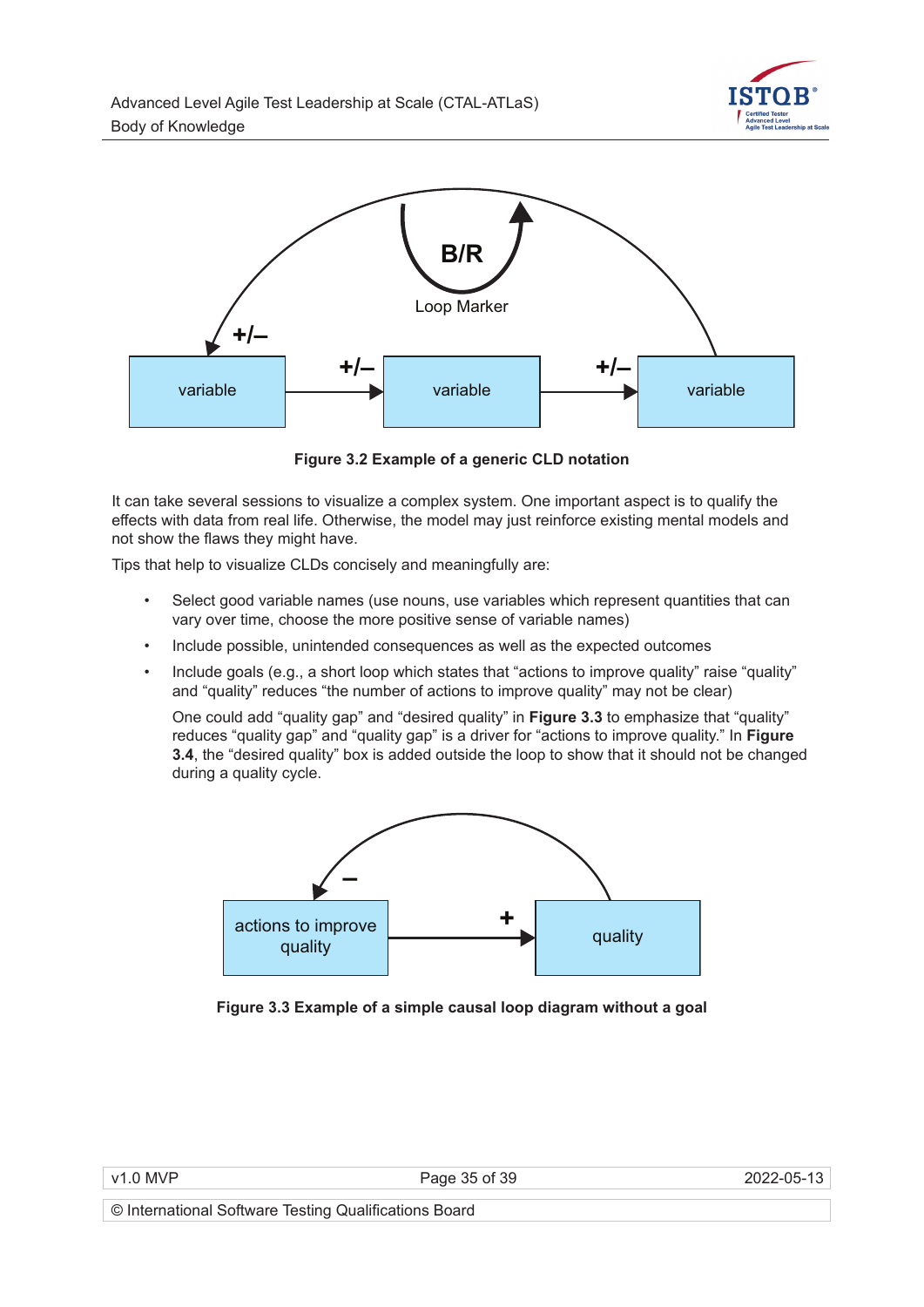



**Figure 3.4 Example of a causal loop diagram with a specified goal**

- It can be helpful to distinguish between perceived and actual states (e.g. "perceived quality" and "actual quality").
- It can be helpful to start with variables that sum up multiple aspects for a first understanding (e.g., "test automation maturity" can be a starting variable and later be split in "test automation degree," "test environment maturity," "number of test automation katas held").
- Add additional larger loop cycles if needed to add long-term to short-term consequences (e.g., "independent test assessment" raises "quality", but, as shown in **Figure 3.5**, an additional path might be "perceived pressure in the teams" adds to "hiding of problems" that lowers "overall quality," since root causes are hidden by teams and become less visible for the organization).



#### **Figure 3.5 Example of a causal loop diagram with short-term and long-term consequences**

- If a link requires too much explanation it can be refined adding extra variables (e.g., if it is unclear why "market demand" lowers "quality," a new variable, "pressure to release," could be added).
- A CLD should concentrate on genuine causal relationships (e.g., a diagram should avoid stating that the "number of test cases" raises "product sales." It could, on the other hand, argue that the "number of opportunities to find and fix test gaps" that can be found in the development process raises the "overall number of test cases" on the one hand and raises "product quality" and hence "product sales" on the other hand).

| V <sub>1</sub> | f 39<br>- -<br>__ | $\overline{\phantom{0}}$<br>ገፎ<br>$ -$ |
|----------------|-------------------|----------------------------------------|
|                |                   |                                        |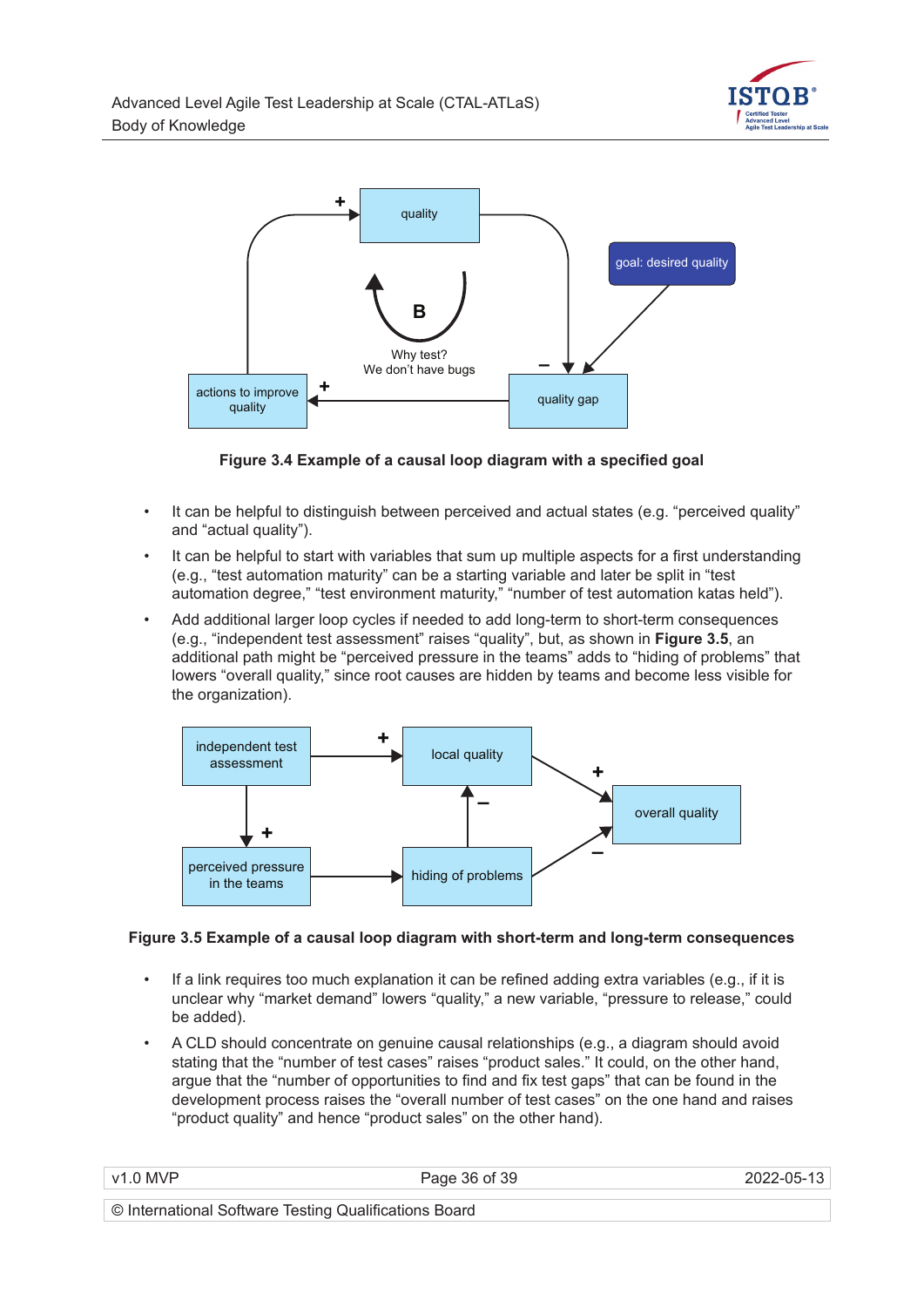

When collecting and analyzing the results of an overall retrospective or multi-team retrospective, it is easy to fall into local optimization pitfalls, e.g., if a bottom-up approach is used for collecting and analyzing results, it is sometimes forgotten that the system is not the sum of its parts. The focus should be on the system (value-driven organization, large-scale system).

CLD can be used on different types of agile retrospectives (e.g., multi-team and overall retrospective), because the focus of each retrospective should be on the system (Larman and Vodde, 2016). CLD is conceptually simple, but is not easy to apply without the appropriate experience and support.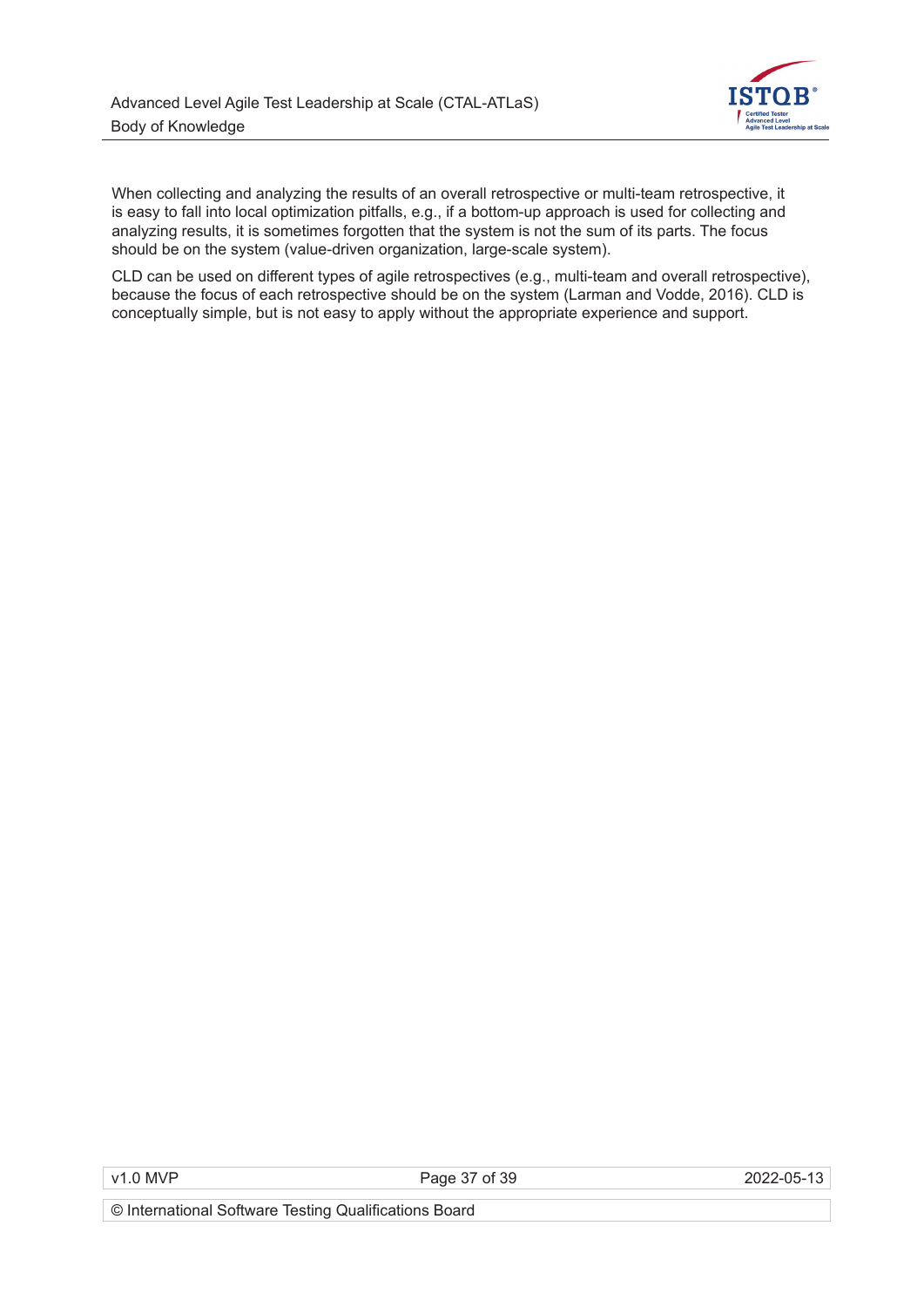

#### **4 References**

Arnold, Ross, D. and Jon P. Wade. "A definition of systems thinking: A systems approach." *Procedia Computer Science* 44 (2015): 669–678. Accessed on 6 May 2021. https://doi.org/10.1016/j.procs.2015.03.050.

Béndek, P. *Beyond Lean.* California: Springer International Publishing AG, 2018.

Bin Ali, Nauman, Kai Petersen and Kurt Schneider. "FLOW-assisted value stream mapping in the early phases of large-scale software development." *DiVa*, 12 August 2015*.* Accessed on 1 October 2020. http://www.diva-portal.org.

Brito, Marlene Ferreira, Ana Luísa Ferreira Andrade Ramos and Paula Carneiro. "The eighth waste: Non-utilized talent." *Research Gate*, 28 April 2020*.* Accessed on 5 April 2021. https://www.researchgate.net/publication/340978747\_THE\_EIGHTH\_WASTE\_NON-UTILIZED TALENT.

Gartner. "DevOps and cloud speed are driving the end of QA as we know it." Stamford, 13 August 2018.

Goldratt, Eliyahu M. and Jeff Cox. *The Goal*. 3rd Edition. Oxford: Gower Publishing Ltd, 2004.

ISTQB®. "Improving the Testing Process." International Software Testing Qualifications Board, 2011. Accessed on 18 October 2021. https://www.istqb.org/component/jdownloads/send/12-expert-leveldocuments/75-expert-level-syllabus-improving-the-testing-process-2011.html.

ISTQB®. "Certified Tester Foundation Level Syllabus.ˮ International Software Testing Qualifications Board, 2018. Accessed on 6 May 2021. https://www.istqb.org/certification-path-root/foundationlevel-2018.html.

ISTQB®. "Certified Tester, Advanced Level, Agile Technical Tester." International Software Testing Qualifications Board, 2019. Accessed on 27 October 2021. https://www.istqb.org/downloads/ category/65-advanced-level-agile-technical-tester.html.

Kotter, John P. *Leading Change*. Boston: Harvard Business Review Press, 2012.

Larman, C. and B. Vodde. *Large-Scale Scrum: More with LeSS.* Boston: Addison-Wesley, 2016.

Lean Enterprise Institute. *Lean Lexicon: A Graphical Glossary for Lean Thinkers*. 5th Edition. Cambridge: Lean Enterprise Institute, Inc., 2014.

Liker, Jeffrey and David Meier. *The Toyota Way Fieldbook*. New York: McGraw-Hill, 2005.

Prosci Inc. *The Prosci ADKAR Model*. Prosci, n.d. Accessed on 6 May 2021. https://www.prosci.com/methodology/adkar.

Scaled Agile Inc. (SAFe). *Principle #2 – Apply systems thinking*, 2019. Accessed on 18 October 2021. https://www.scaledagileframework.com/apply-systems-thinking/.

Scrum.org. *Nexus*TM *Guide: The Definitive Guide to Scaling Scrum with Nexus*. January 2021. Accessed on 6 May 2021. https://www.scrum.org/resources/online-nexus-guide.

Senge, Peter M. *The Fifth Discipline: The Art and Practice of The Learning Organization*. 1st Edition. New York: Doubleday Dell, 1990.

Stave, Krystyna and Megan Hopper. "What constitutes systems thinking? A proposed taxonomy." *ResearchGate*, January 2007. Accessed on 6 May 2021. https://www.researchgate.net/ publication/255592974\_What\_Constitutes\_Systems\_Thinking\_A\_ Proposed\_Taxonomy.

Sterman, J. D. *Business Dynamics: Systems Thinking and Modeling for a Complex World.* New York: Mcgraw-Hill Education, 2000.

Page 38 of 39 2022-05-13